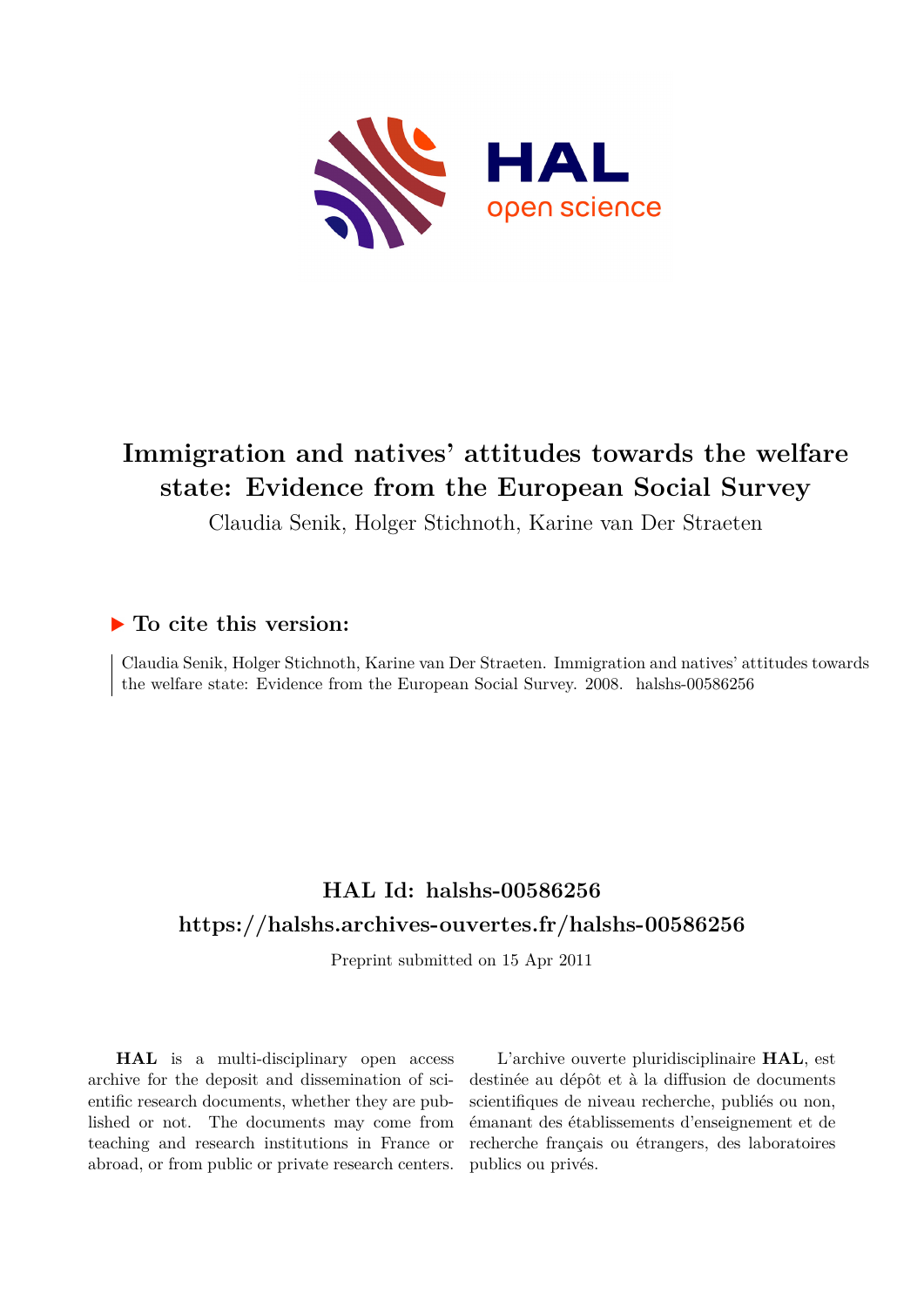

# **WORKING PAPER N° 2008 - 43**

**Immigration and natives' attitudes towards the welfare state:** 

**Evidence from the European Social Survey** 

**Claudia Senik** 

**Holger Stichnoth** 

**Karine Van der Straeten** 

**JEL Codes: D31, D64, I3, Z13 Keywords: welfare state, immigration, income redistribution, reciprocity, European Social Survey** 





**PARIS**-**JOURDAN SCIENCES ECONOMIQUES LABORATOIRE D'ECONOMIE APPLIQUÉE - INRA**

> 48, BD JOURDAN – E.N.S. – 75014 PARIS TÉL. : 33(0) 1 43 13 63 00 – FAX : 33 (0) 1 43 13 63 10 www.pse.ens.fr

CENTRE NATIONAL DE LA RECHERCHE SCIENTIFIQUE – ÉCOLE DES HAUTES ÉTUDES EN SCIENCES SOCIALES ÉCOLE NATIONALE DES PONTS ET CHAUSSÉES – ÉCOLE NORMALE SUPÉRIEURE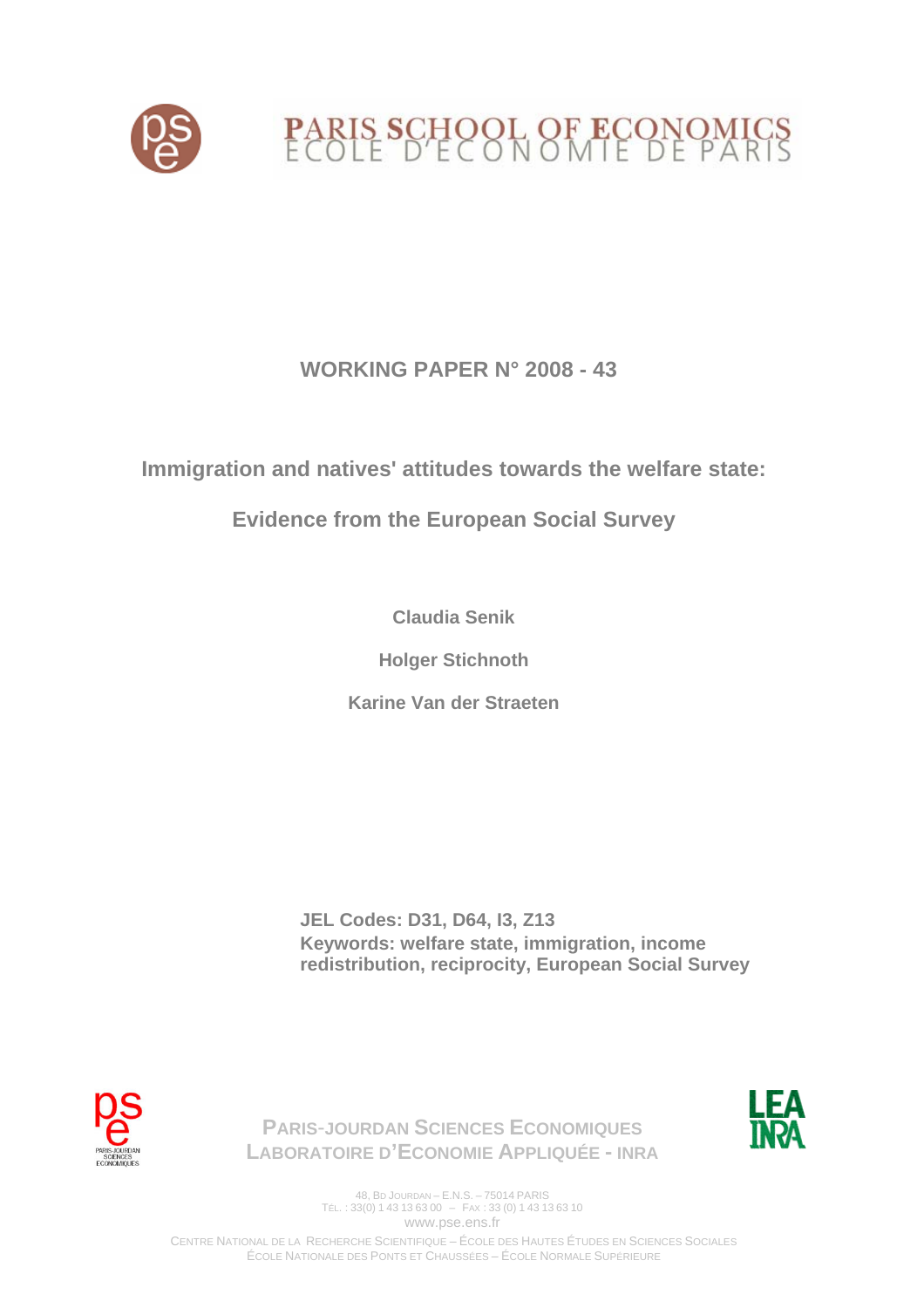# Immigration and Natives' Attitudes towards the Welfare State: Evidence from the European Social Survey

Claudia Senik Paris School of Economics, University Paris IV, IZA Bonn, and IUF

> Holger Stichnoth<sup>∗</sup> Paris School of Economics

Karine Van der Straeten Paris School of Economics and École Polytechnique

June 24, 2008

<sup>∗</sup>Corresponding author. Address: Paris School of Economics, 48 boulevard Jourdan, 75014 Paris, France. E-Mail: stichnoth@pse.ens.fr. We thank participants of the Annual Conference of the American Economic Association (Chicago, January 2007) for useful comments, and gratefully acknowledge financial support from CEPREMAP, the German Academic Exchange Service (DAAD), and MIRE-DREES. All errors are ours.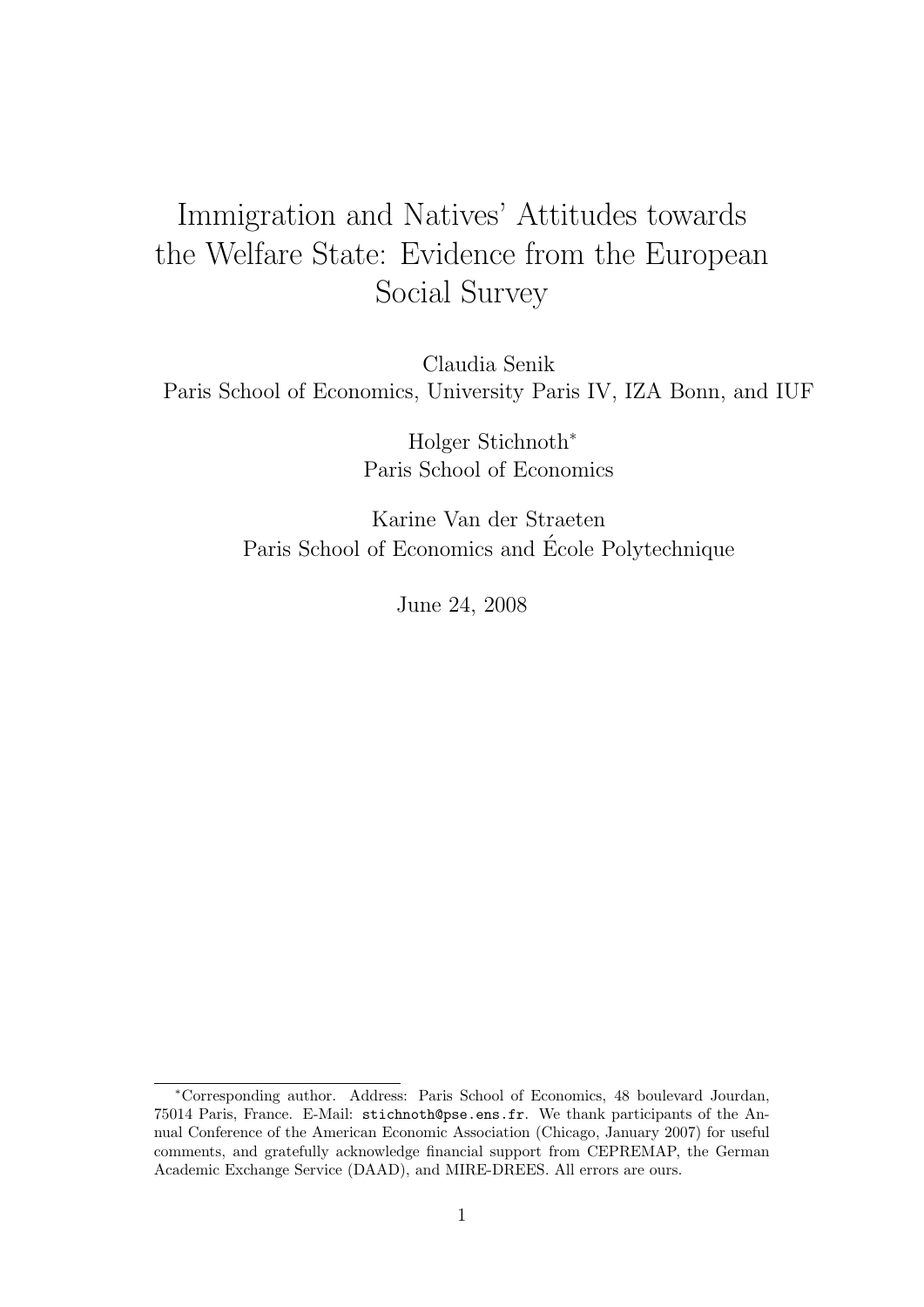#### Abstract

Does immigration reduce natives' support for the welfare state? Evidence from the European Social Survey (2002/2003) suggests a more qualified relation. For Europe as a whole, there is only weak evidence of a negative association between the perceived presence of immigrants and natives' support for the welfare state. However, this weak average relationship masks considerable heterogeneity across countries.

We distinguish two channels through which immigration could affect natives' support for the welfare state: a pure dislike of immigrants and concerns about the economic consequences of immigration. We find that natives who hold both negative views react much more negatively to a given perceived share of immigrants than natives who hold neither view. However, there is no clear pattern concerning the relative importance of the two channels.

Finally, we find that natives who hold either of these negative views of immigrants tend to be less supportive of the welfare state independently of the perceived *presence* of immigrants.

Keywords: welfare state, immigration, income redistribution, reciprocity, European Social Survey JEL codes: D31, D64, I3, Z13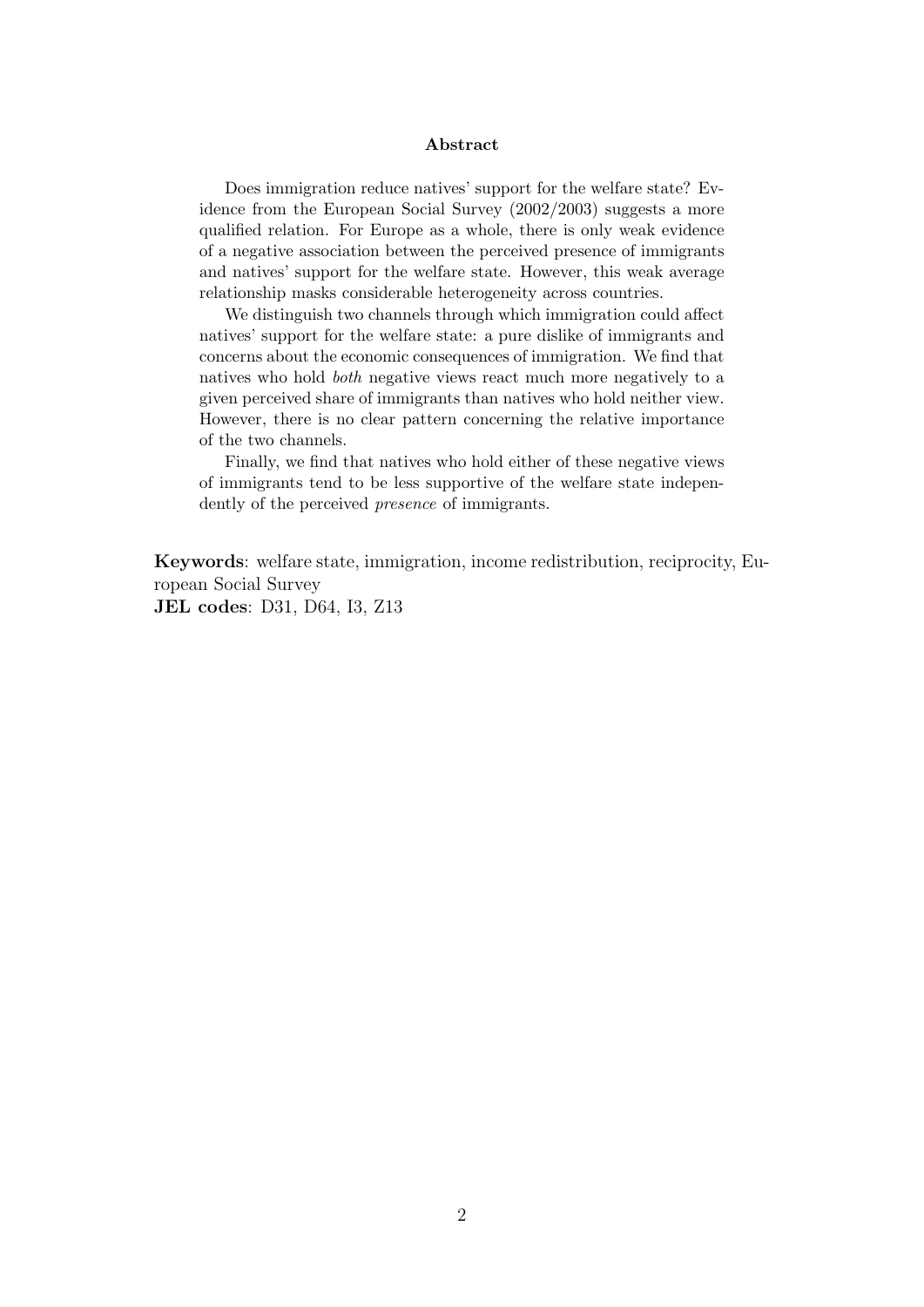# 1 Introduction

Countries differ widely in many aspects of government spending and tax policy, in particular in their policies regarding redistribution and the welfare state. Among the possible explanations for these differences, some emphasis has been put lately on ethnic, cultural, or linguistic fractionalization as a deterrent to redistributive policies. A number of empirical studies have explored this link between ethnic fractionalization and redistribution.<sup>1</sup> For example, Alesina and Glaeser (2004) show that countries with greater ethnic diversity have significantly lower levels of redistribution as a share of GDP; they estimate that "about 50 percent of the gap between the United States and Europe may be due to racial fractionalization" (p. 134).

Over the last four decades, Europe has experienced large-scale immigration, often from countries with cultural, religious, or ethnic backgrounds that are quite different from those of the native population. Alesina and Glaeser (2004, 11) argue that this inflow will affect the European welfare state: "one natural implication of our conclusion that fractionalization reduces redistribution is that if Europe becomes more heterogeneous due to immigration, ethnic divisions will be used to challenge the generous welfare state."

We use survey data for 22 European countries from the 2002/2003 round of the European Social Survey to investigate the link between immigration and support for the welfare state. We want to find out (1) how the perceived presence of immigrants is related to natives' support for the welfare state, and how this relationship varies (2) with natives' *attitudes* towards immigrants and (3) across countries. The specificity of the present study lies in its emphasis on parameter heterogeneity and in the use of European instead of U.S. or Canadian data.

Our main result is that, for Europe as a whole, the association between the perceived presence of immigrants and natives' support for the welfare state is weak at best. We do find some evidence that natives who perceive the share of immigrants in the population to be high tend to be less supportive of the welfare state. But the association is very weak and not even statistically significant for two of our three dependent variables. To give an idea of the magnitude, an increase in the perceived share of immigrants of one standard

<sup>&</sup>lt;sup>1</sup>See the surveys by Alesina and La Ferrara (2005) and by Stichnoth and Van der Straeten (2008).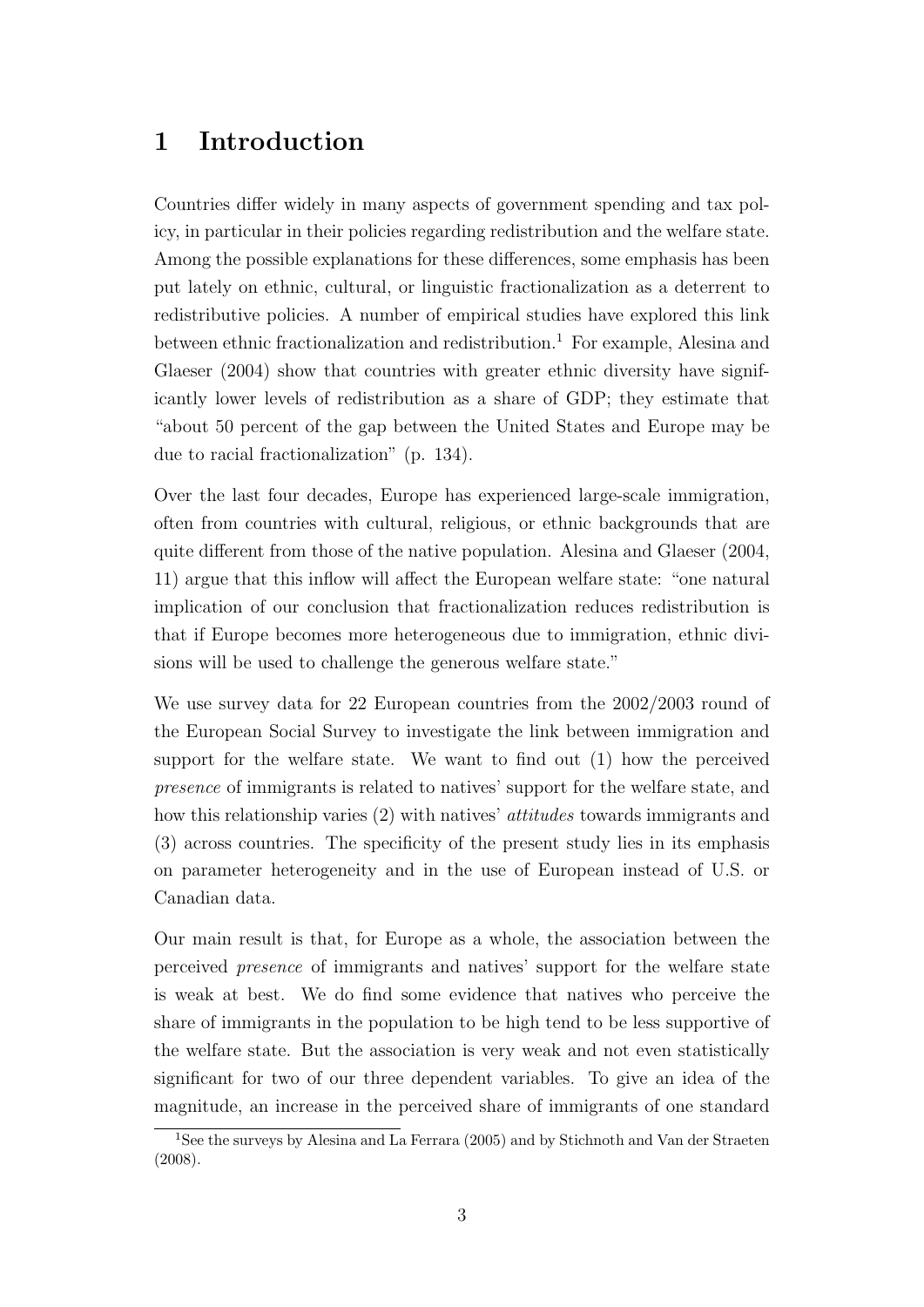deviation (about 16 percentage points) is associated with a decrease in the probability of supporting the welfare state of about one percentage point. This is small compared to the associations we find for other covariates such as income or education.

However, although we find only weak evidence for a negative association between immigration and natives' support for the welfare state in general, it may well be that a negative association does exist for certain sub-groups of natives. In a second step we therefore interact the variables measuring the actual or perceived presence of immigrants with variables measuring natives' attitudes towards immigrants. Exploring this parameter heterogeneity is made possible by the rich set of such attitudinal variables in the European Social Survey.

We classify these variables into two categories to capture two broad channels through which attitudes towards immigrants may be related to the support for the welfare state. The first channel is one of pure taste or "differential altruism." If natives feel less close to immigrants than to other natives (or even actively dislike immigrants), they may be less willing to help them through redistribution and the welfare state. Whereas this first channel is about what immigrants are (at least in the perception of natives), the second channel is about what they do (again as perceived by natives). In particular, we are interested in how natives view the economic role of immigrants in general and their contribution to the welfare state in particular. We suspect that natives who believe that immigrants take undue advantage of the welfare state will react differently to a given share of immigrants in the population.<sup>2</sup> That such considerations of fairness affect people's support for redistribution has been amply demonstrated in the literature; for example, Fong et al. (2006) state that in general "people are willing to help the poor, but they withdraw support when they perceive that the poor may cheat or fail to cooperate by not trying hard enough to be self-sufficient and morally upstanding" (p. 3).

As expected, we find that the association between the perceived share of immigrants and support for the welfare state is most negative for natives who both dislike immigrants and express concern about the economic consequences of immigration. By contrast, the association is positive for those natives who

<sup>&</sup>lt;sup>2</sup>In the experimental studies on the effects of ethnic diversity on trust and trustworthiness, these two channels are referred to as preference-based and statistical discrimination; see Glaeser et al. (2000), Fershtman and Gneezy (2001), Bouckaert and Dhaene (2004), Habyarimana et al. (2006), Haile et al. (2006), Bornhorst et al. (2006), Falk and Zehnder (2007).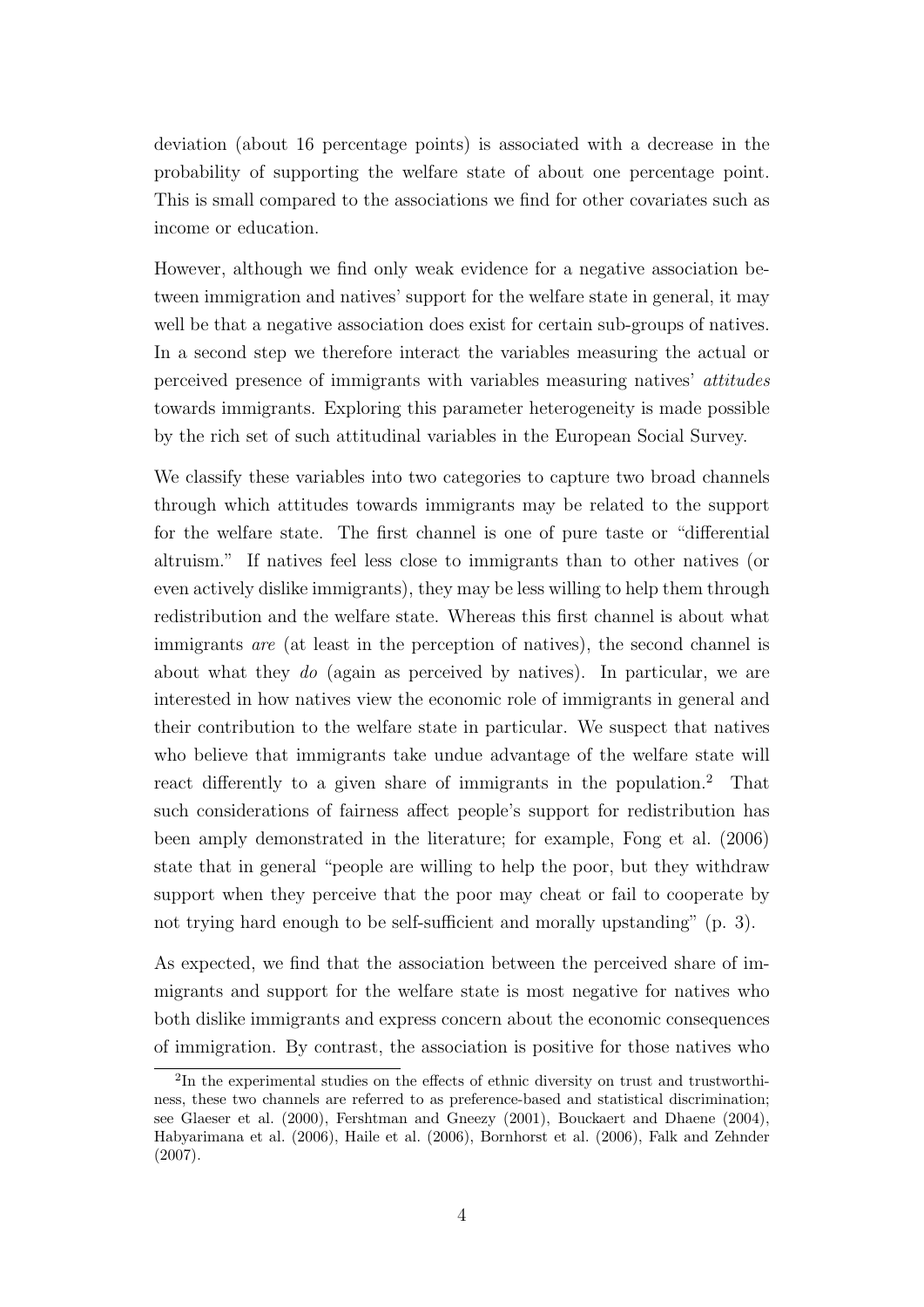view immigration positively along both dimensions. There is no clear evidence concerning the relative importance of the two channels: often, the parameter estimates for the two intermediate types are not significantly different from another.

When we include the two channels also as main effects (instead of interacting them with the perceived share of immigrants), we find that attitudes towards immigration and attitudes towards the welfare state are strongly associated, but that this association is little affected by the (perceived) presence of immigrants.

A third contribution of our paper is to look at differences across countries within Europe. We find that the small average effect masks considerable heterogeneity across countries. However, the general result is preserved: the practical significance of the association between the perceived presence of immigrants and natives' support for the welfare state is small even in the countries for which the estimated coefficients are largest.

The rest of this paper is organized as follows. In section 2 we briefly review previous evidence. Then, in section 3, we set up a model to illustrate how the share of immigrants and the two channels of altruism and economic considerations may interact to influence natives' demand for redistribution. In sections 4 and 5 we present the data and discuss the specification. Section 6 presents the main results as well as a number of robustness checks. Section 7 concludes.

## 2 Previous studies

As noted in the introduction, most studies on the effects of immigration and ethnic diversity on attitudes towards the welfare state use data from the U.S., most often from the General Social Survey.

A first finding from these studies is that in the U.S., the support for the welfare state differs by "race." Alesina et al. (2001), Luttmer (2001), and Lind (2007) all find that blacks tend to be much more supportive of welfare spending than whites, even controlling for a number of observable characteristics. A recent article by Keely and Tan (2008) uses classification and regression trees to detect homogenous subgroups with respect to attitudes towards welfare spending and income redistribution. Applying these techniques on data from the General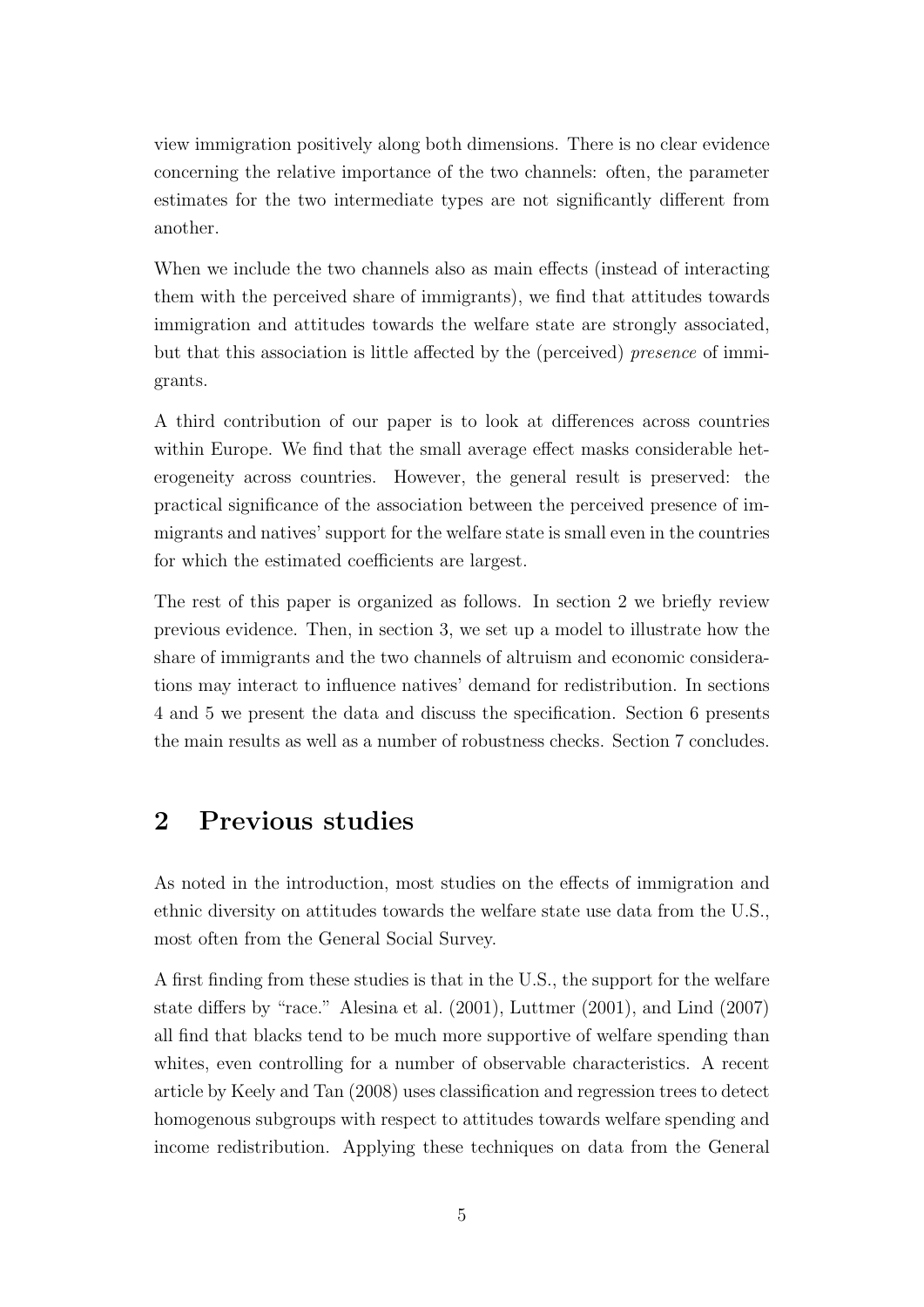Social Survey for the period 1978–2000, Keely and Tan confirm that the race of the respondent is important for classifying people with respect to attitudes towards the welfare state.

Second, in the U.S. attitudes towards blacks are an important predictor of attitudes towards the welfare state. Using data from the 1986 National Election Study, the 1994 General Social Survey, and the 1991 National Race and Politics Study, Gilens (1995, 1996, 1999) shows that racial stereotypes are important predictors of the support for welfare spending among white Americans. Also using data from the General Social Survey, Alesina et al. (2001) confirm Gilens' findings that racial attitudes are correlated with support for welfare spending: whites who believe that blacks are lazy tend to be less supportive of welfare spending, and whites who have had a black person over for dinner tend to be more supportive. Lind (2007) also shows evidence from the General Social Survey. For the period 1972–2002, he confirms that white respondents who do not mind having or actually have had an African-American at home tend to be more supportive of welfare spending. For the shorter time span from 1996 to 2002, Lind shows that blacks who feel closer to blacks tend to be more supportive, and blacks who feel closer to whites less supportive of welfare spending. For whites the interaction terms have the expected (opposite) signs, but are insignificant.

The picture is less clear concerning the relationship between the regional population share of Blacks and the support for the welfare state. On the one hand, Luttmer (2001) shows— using data from the General Social Survey for the years 1972 to 1993—that in the U.S. people are more likely to express support for welfare spending if they live in a neighborhood where the share of people of their own race among welfare recipients is high. This is true whatever the economic situation of the respondents, even among wealthy people who have only a very small risk of being welfare recipients themselves. On the other hand, Alesina et al. (2001), who also use data from the General Social Survey, find that support among whites is not significantly associated with the share of blacks in the population of the respondent's state. This difference with Luttmer's results may be due to the fact that Luttmer looks at shares of blacks among welfare recipients and not in the population as a whole. Moreover, Soroka et al. (2004) find for Canada that "the link [between regional ethnic diversity and support for social programs] is weak at best" (p. 50); "moving from 100% majority to 50% majority leads to a decrease in aggregate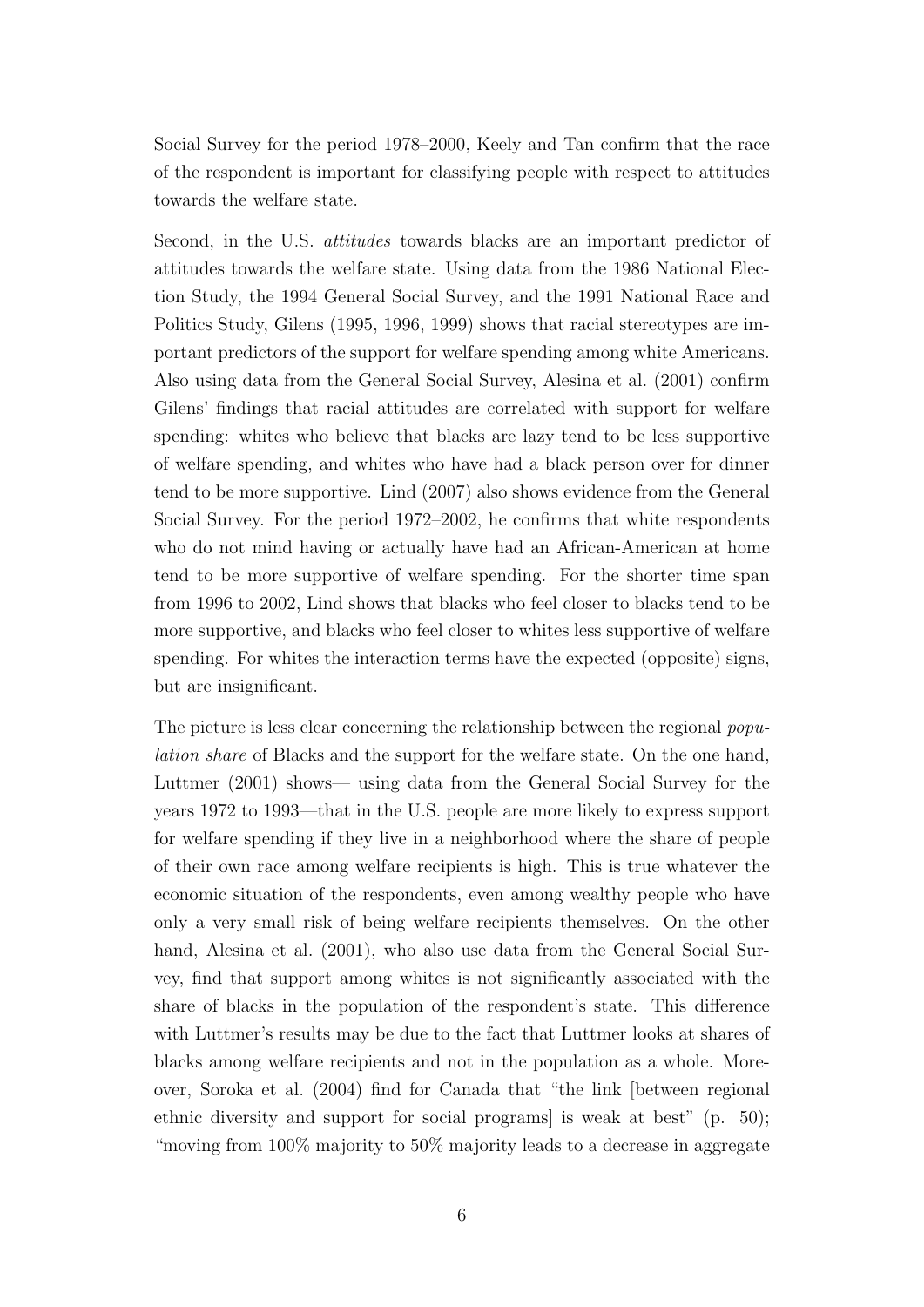support for unemployment and welfare of about .0025%" (p. 51).

# 3 Model

We assume that individuals' preferences for redistribution derive from considerations involving their own post-tax income, the average post-tax income of natives in the economy (denoted by  $c_N$ ), and the average post-tax income of immigrants in the economy (denoted by  $c_I$ ). More specifically, individuals evaluate the redistribution policy by computing the following weighted sum:

$$
c + \alpha_N p_N c_N + \alpha_I p_I c_I
$$

where  $p_N$  (respectively  $p_I$ ) is the proportion of natives (respectively immigrants) in the economy,  $\alpha_N$  (respectively  $\alpha_I$ ) is the weight given to natives' per capita post-tax income (respectively immigrants' post-tax income), with the assumption that  $\alpha_N \geq \alpha_I$ .

In our model, redistribution takes the very simple form of a basic income, which is financed through a tax that is proportional to (exogenous) income.

$$
b = b(t) = t\overline{w},
$$

where b is the basic income and  $\overline{w}$  is the average pre-tax income in the economy.

With these assumptions, we can derive an individual's indirect preferences for the tax rate t:

$$
V = t\overline{w} + (1-t)w + \alpha_N p_N \left[ t\overline{w} + (1-t)w_N \right] + \alpha_I p_I \left[ t\overline{w} + (1-t)w_I \right]
$$
  
= 
$$
w + \alpha_N p_N w_N + \alpha_I p_I w_I + t \left[ (\overline{w} - w) + \alpha_N p_N \left( \overline{w} - w_N \right) + \alpha_I p_I \left( \overline{w} - w_I \right) \right]
$$

where  $w_N$  (respectively  $w_I$ ) is natives' pre-tax income (respectively immigrants' pre-tax income). Since

$$
\overline{w} = p_N w_N + p_I w_I,
$$
  

$$
\overline{w} - w_N = p_I (w_I - w_N)
$$
  

$$
\overline{w} - w_I = p_N (w_N - w_I)
$$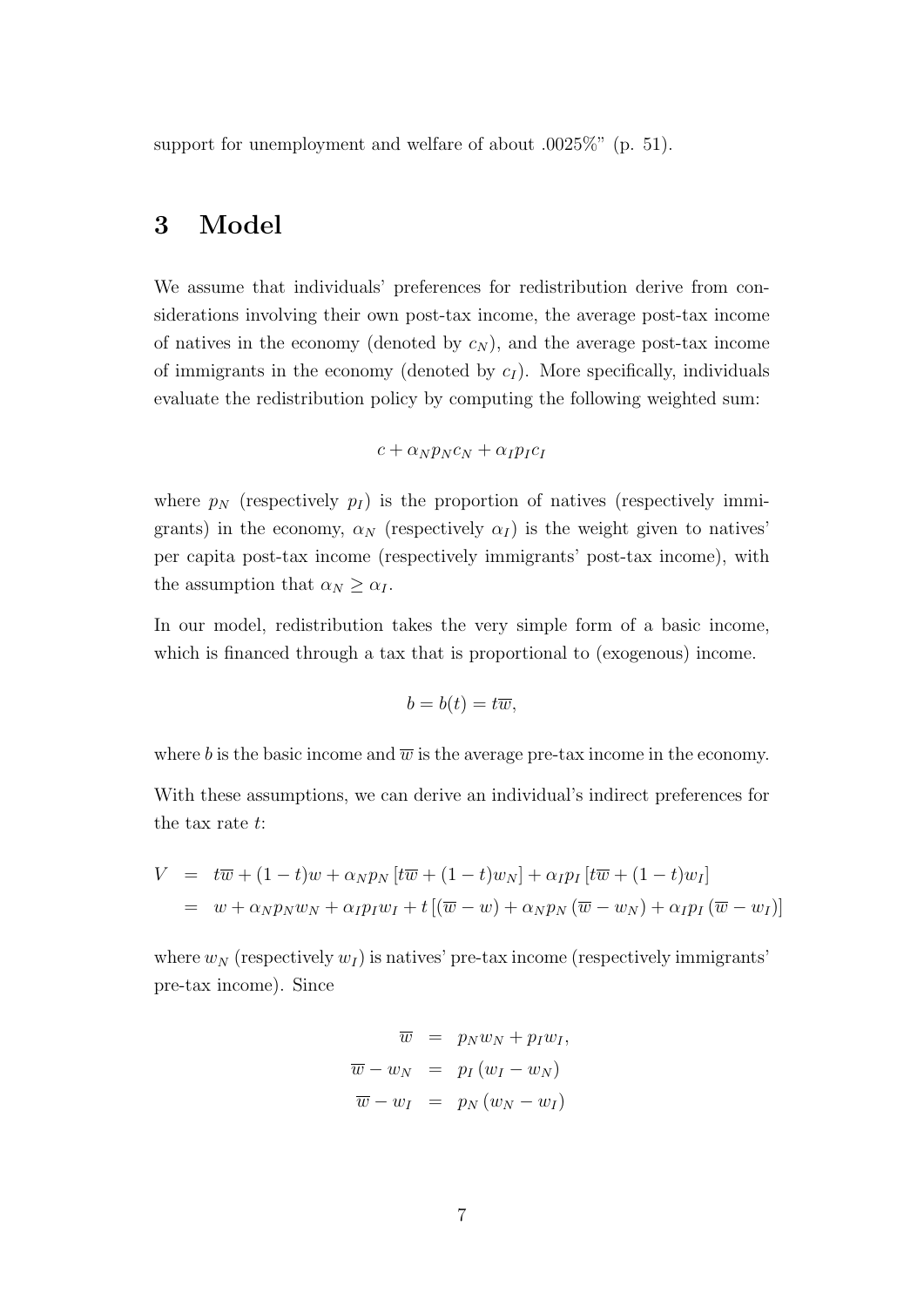the indirect utility from taxation can be written as

$$
V = [w + \alpha_N p_N w_N + \alpha_I p_I w_I]
$$
  
+
$$
t [(\overline{w} - w) - p_I (1 - p_I) (\alpha_N - \alpha_I) (w_N - w_I)]
$$

We assume that all individuals correctly perceive the average income in the economy,  $\overline{w}$ , but that they have different perceptions regarding  $p_I$  and  $(w_N - w_I)$ (we only require that these perceptions about natives' income, immigrants' income and the share of immigrants satisfy the equality  $\overline{w} = p_N w_N + p_I w_I$ . We conclude from this expression that the propensity to favor redistribution decreases with the individual's pre-tax income,  $w$ , and with the expression

$$
p_I(1-p_I)(\alpha_N-\alpha_I)(w_N-w_I).
$$

Since

$$
\frac{\partial V}{\partial t \partial p_I} = -(1 - 2p_I) (\alpha_N - \alpha_I) (w_N - w_I), \text{ and } p_I < 1/2
$$

the propensity to favor redistribution depends on the interaction of two variables: whether the individual likes immigrants or not (through the  $\alpha_N - \alpha_I$ term) and whether he thinks that immigrants are poorer than natives (through the  $w_N - w_I$  term). The model predicts that the sign of the variable "perceived" share of immigrants" is ambiguous: it depends on the perception of the relative income of immigrants versus natives. If an individual believes that immigrants are poorer than natives, his demand for redistribution should decrease with his perception of the number of immigrants in the country. And the effect, always negative, should be larger in absolute value the more he dislikes immigrants  $(\alpha_N - \alpha_I)$  large). On the other hand, if an individual believes that immigrants are richer than natives, his demand for redistribution should increase with his perception of the number of immigrants in the country. And the effect, always positive, should be larger the more he dislikes immigrants  $(\alpha_N - \alpha_I \text{ large}).$ Note that in the limit case where the individual makes no difference between the consumption of natives and immigrants in his utility function  $(\alpha_N = \alpha_I)$ , his preferences for redistribution should not depend on his perception of the share of immigrants in the economy.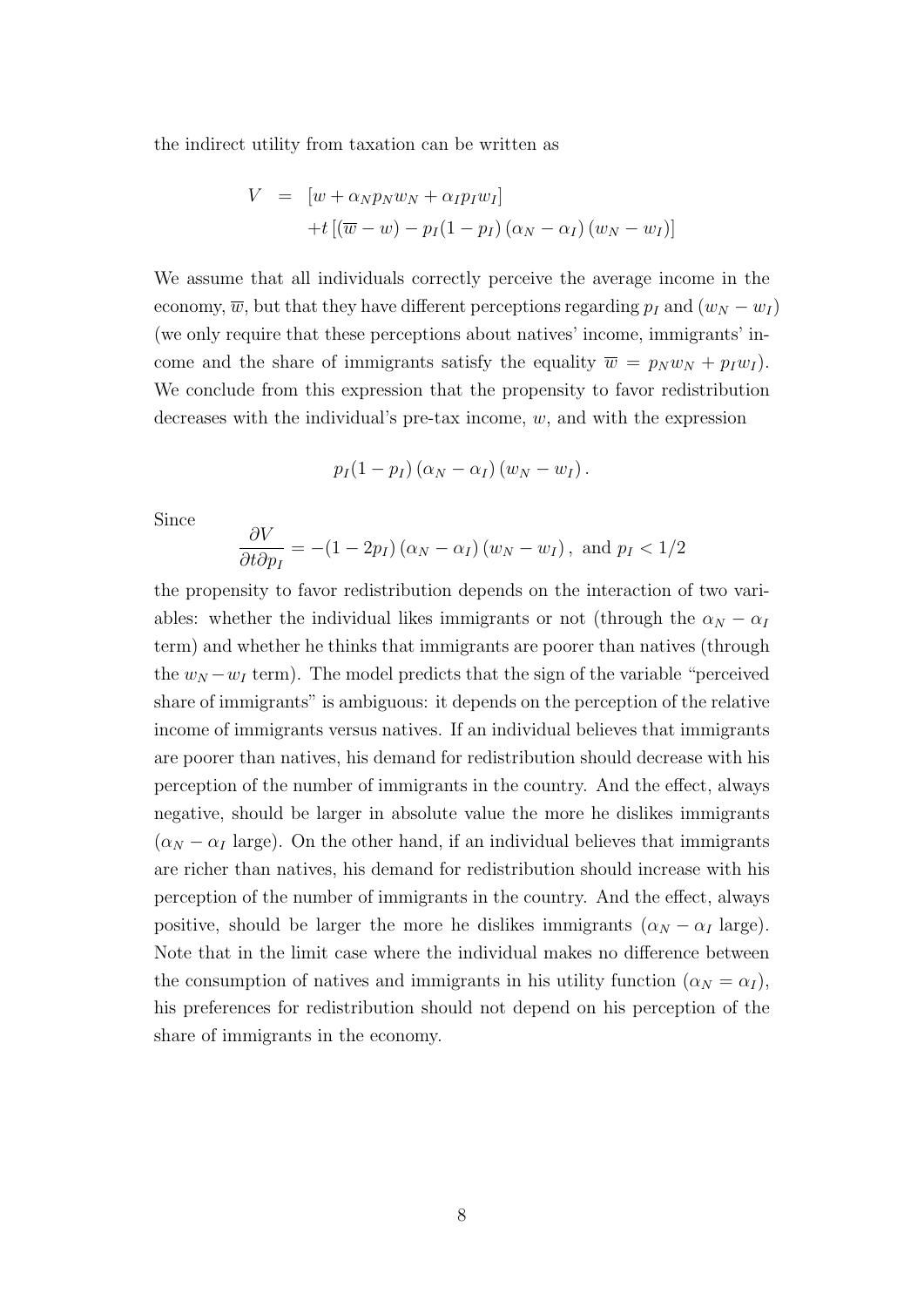## 4 Data

#### 4.1 The dataset

We use about 23000 observations for 22 countries from the first round of the European Social Survey (ESS); the data were collected in 2002 and 2003.<sup>3</sup>

Immigration was one of the special topics of the first round of the ESS, which therefore contains a large number of questions on attitudes towards and beliefs about immigration (see Card, Dustmann, and Preston (2003) for a description of the ESS immigration module.) In particular, the ESS contains a question on the perceived share of immigrants in the population, and a series of questions on attitudes towards immigration.

#### 4.2 The dependent variables

We measure support for the welfare state using three different questions.

A first question asks whether "the government should take measures to reduce differences in income levels." Our second dependent variable measures the respondent's support for equal opportunities: "Here we briefly describe some people. Please read each description [and] tick the box on each line that shows how much each person is or is not like you. He (she) thinks it is important that every person in the world should be treated equally. He (she) believes everyone should have equal opportunities in life." Finally, we use a variable that measures the respondent's support for the poor: "To be a good citizen, how important would you say it is for a person to support people who are worse off than themselves?"

Figure 1 shows how the answers are distributed in the sample. Each of the three statements receives considerable support.

To simplify the presentation of the estimated marginal effects, we dichotomize the variables and estimate binary instead of ordered response models. The dummy variables equals one if a respondent answered one of the categories

<sup>3</sup>The countries are Austria, Belgium, Switzerland, Czech Republic, Germany, Denmark, Spain, Finland, France, U.K., Greece, Hungary, Ireland, Israel, Italy, Luxembourg, the Netherlands, Norway, Poland, Portugal, Sweden, Slovenia. See the appendix for a more detailed description of the dataset.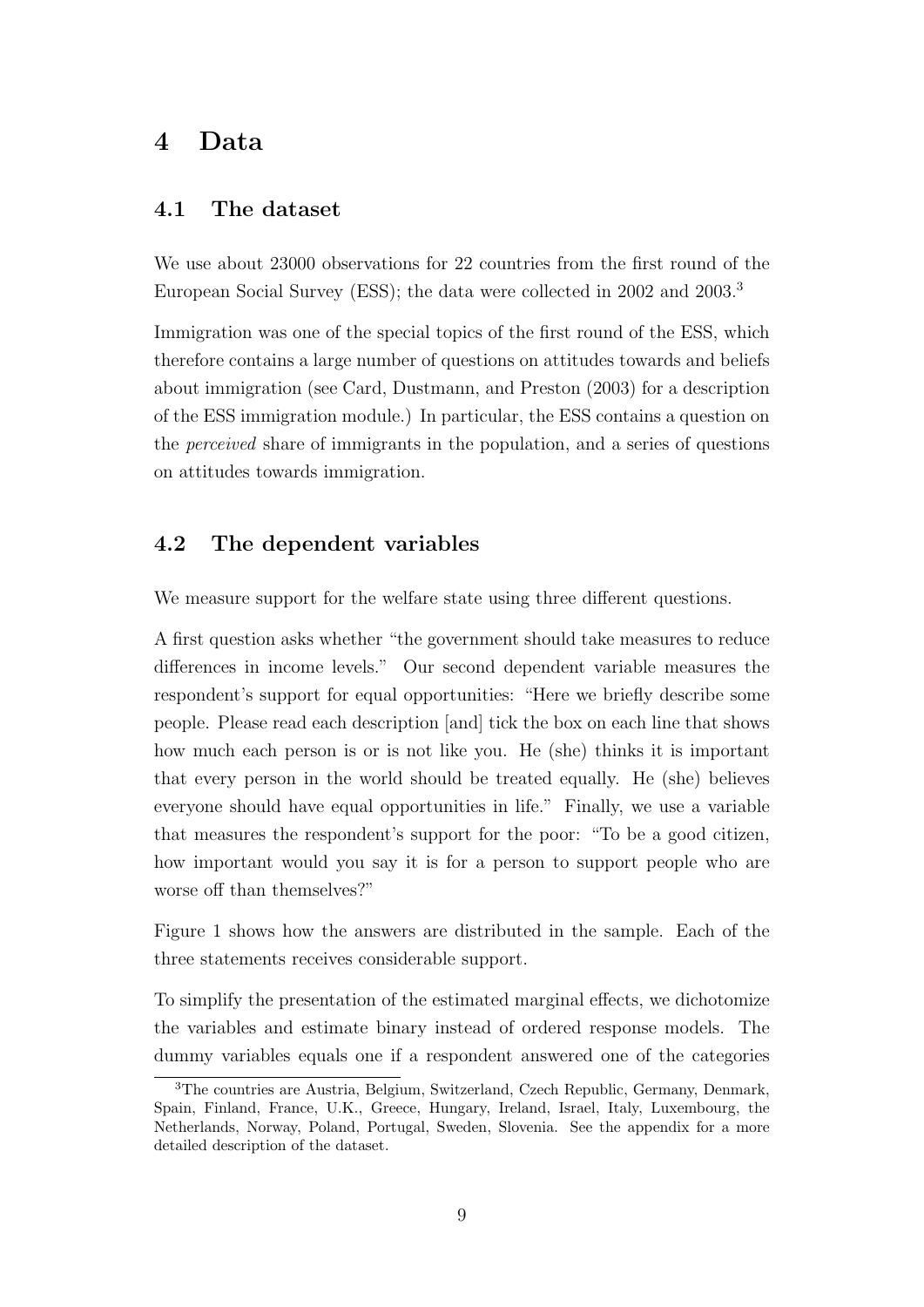

Figure 1: Distribution of the three dependent variables

above the neutral midpoint. For "reduce income differences," these are the two highest categories. There is no midpoint for "equal opportunites," but we choose to also group the two highest categories together. For the variable "helping poor people," we group the five highest categories together.

### 4.3 The perceived and actual presence of immigrants

Whereas previous studies have used the *actual* share of immigrants or ethnic minorities in the population or among welfare recipients, the European Social Survey allows us to use the *perceived* share of immigrants in the population as well. Respondents are asked: "out of every 100 people living in [country], how many do you think were born outside [country]?"

We believe that it is an advantage to have data on the perceived share, since it allows us to use variation between individuals, whereas previous studies could only use the much smaller variation in the actual share between regions. Also, it is arguably the perceived share and not the actual share that affects individuals' attitudes.

There is considerable variation in the perceived share of immigrants. The mean of the variable is 19.6, with a standard deviation of 17.4. Figure 2 shows a kernel density estimate; despite the smoothing, the spikes at focal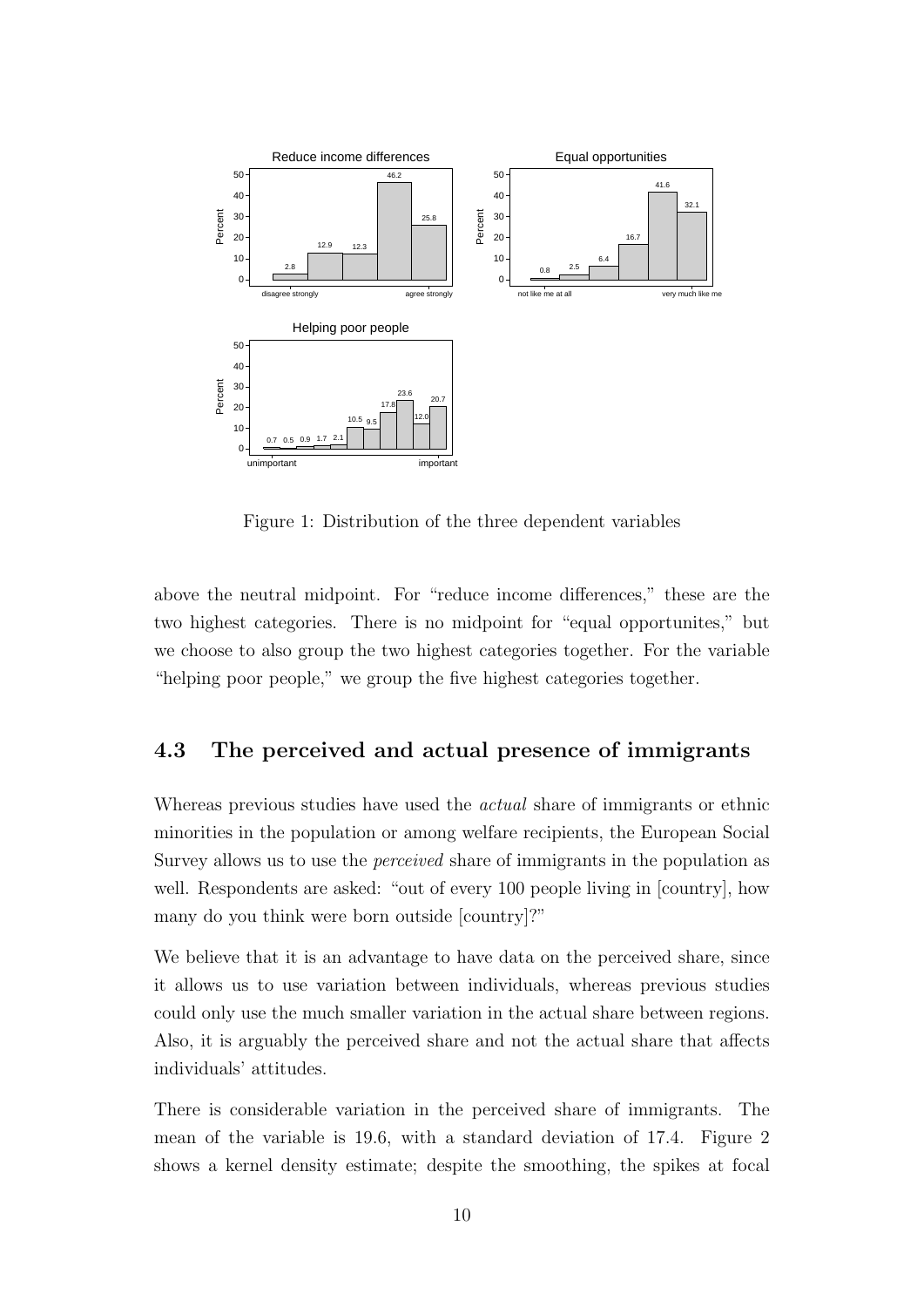values such as 10, 20, or 30 percent are still visible. In general, the variation



Figure 2: Kernel density estimate of the perceived share of immigrants

in the perceived share of immigrants results from two sources: differences in the actual share across countries, and errors of perception. Since we estimate our models including country dummies (which capture, among other things, differences in the institutions of the welfare state and in the actual share of immigrants), all the variation that we exploit in this paper stems from errors of perception.

As figure 3 shows, natives in all countries tend to overestimate the share of immigrants: the average perceived share lies everywhere above the 45 degree line.

We have run an OLS regression to explore the correlates of the perceived share. The results are reported in table 5 in the appendix. As expected, we find that more educated people perceive the true share more accurately. More surprisingly perhaps, women tend to report a higher perceived share. As already suggested by the graph, the average perceived share tends to increase almost one-by-one with the actual share. However, there are considerable differences between countries in the error of perception. For instance, French and British respondents stand out for overestimating the true share by particularly large amounts. These country differences are probably to some extent driven by the respondents understanding terms like immigrant, foreigner, ethnic minority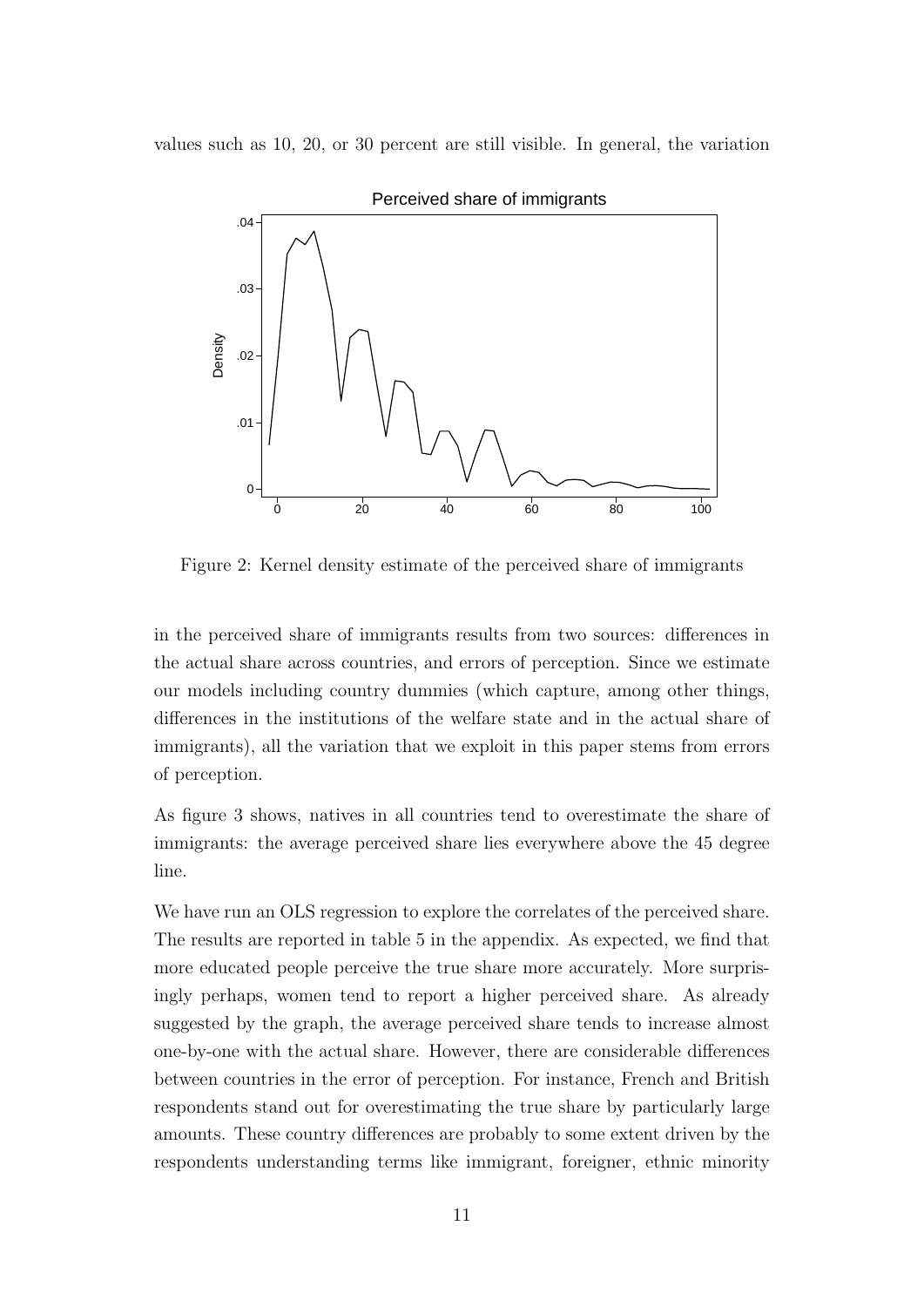

Figure 3: Relationship between the actual and the average perceived share

etc. differently, despite the careful design of the European Social Survey.

When using the perceived share of immigrants as a regressor in our models for the support for the welfare state, we always control for the correlates listed in table 5, which can be expected to have a direct effect on the support for the welfare state. Nevertheless, the perceived share may still be endogenous. Our results should therefore best be interpreted as descriptive.

# 4.4 Attitudes towards immigrants: the taste channel and the economic channel

One of the contributions of this paper is to distinguish between a taste channel and an economic channel when studying the relationship between attitudes towards immigrants and attitudes towards the welfare state.

Recall from the model in section 3 that the demand for redistribution (measured by the tax rate  $t$  in the model) will depend on the weight with which natives' and immigrants' income enter an individual's utility function (the term  $\alpha_N - \alpha_I$  in equation (3)) and on the perceived difference in average income between natives and immigrants  $(w_N - w_I)$ .

The first round of the European Social Survey, with its rich array of questions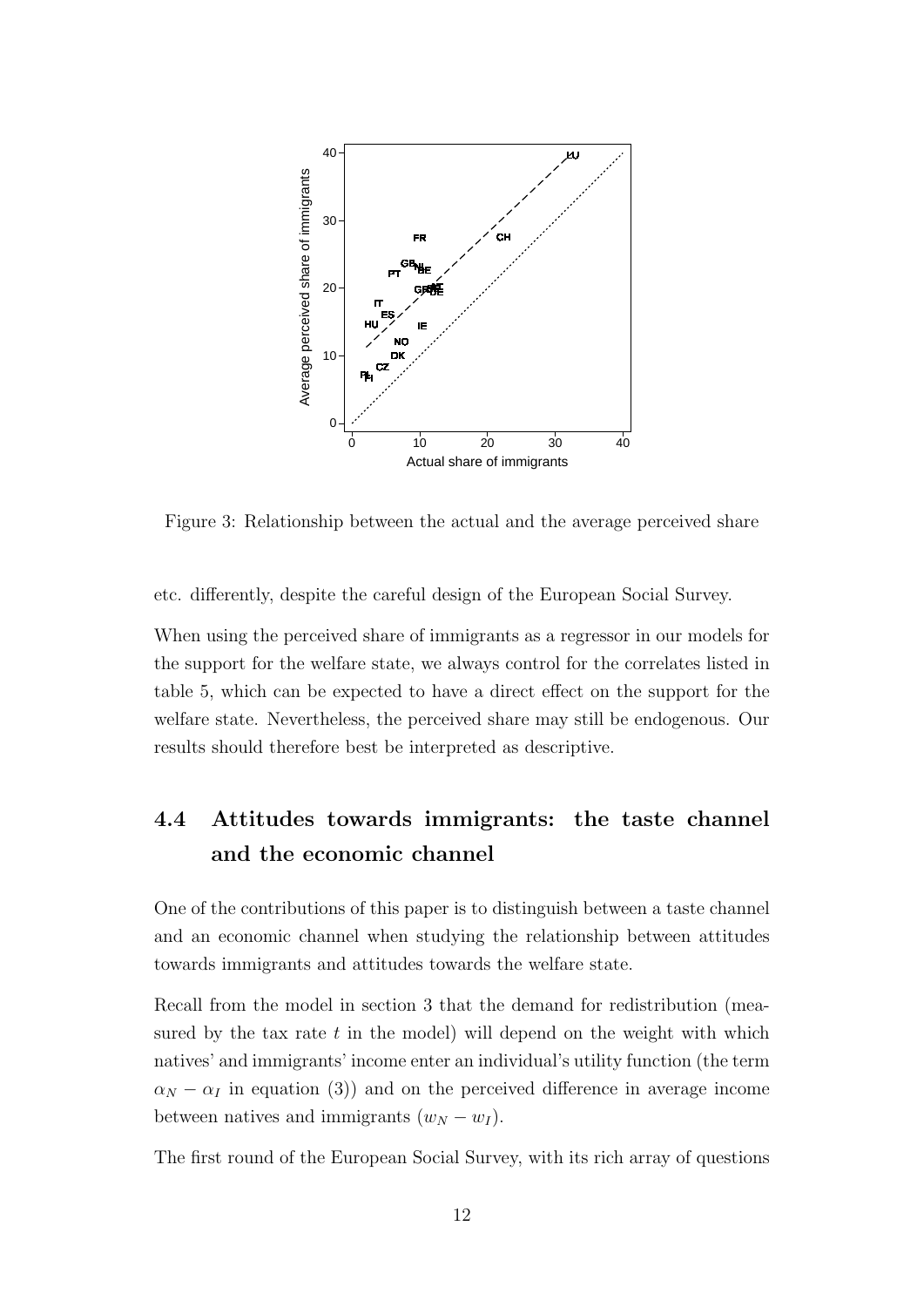on attitudes towards immigrants, allows to measure these channels in a number of ways.

We choose to measure  $\alpha_N - \alpha_I$  (the taste channel) by the question "how much would you mind or not mind if [someone from a different race or ethnic group from most people in this country] married a close relative of yours?" There are eleven answer categories, from not mind at all to mind a lot, plus a "don't know" category that we code as missing.

To measure  $w_N - w_I$  (the economic channel), our preferred question asks for the belief about immigrants' fiscal contribution: "most people who come to live here work and pay taxes. They also use health and welfare services. On balance, do you think people who come here take out more than they put in or put in more than they take out?" There are again eleven answer categories, from generally take out more to generally put in more, plus a "don't know" category coded as missing.<sup>4</sup>

We dichotomize both variables: the answer categories from 6 to 10 are recoded as 1, the remaining categories are recoded as 0. The interaction of the two binary variables creates four mutually exclusive types, the distribution of which is shown in figure 4.

First, there are natives who say they would not mind if an immigrant married into their family and who believe that immigrants' fiscal contribution is positive (we abbreviate this as "both positive" in figure 4). For these individuals,  $\alpha_N - \alpha_I = 0$  and  $w_N - w_I < 0$ . Hence  $\frac{\partial V}{\partial t \partial p_I} = 0$ , that is, the share of immigrants in the population should not affect the demand for redistribution.

The second category are natives who say they would mind an immigrant marrying into their family but believe that immigrants' fiscal contribution is positive (abbreviated as "minds immigrant relatives" in the figure). For these individuals,  $\alpha_N - \alpha_I > 0$  and  $w_N - w_I < 0$ . Hence  $\frac{\partial V}{\partial t \partial p_I} > 0$ , that is, the greater the share of immigrants in the population, the greater the demand for redistribution. The idea is that these natives dislike immigrants but believe them to be net payers, so by asking for more redistribution they believe that the burden will fall on immigrants whereas natives will benefit.

Third, there are natives who say they would not mind if an immigrant married into their family but who believe that immigrants' fiscal contribution is

<sup>&</sup>lt;sup>4</sup>In section 6.3, we check that our results are robust to the choice of variables for the two channels.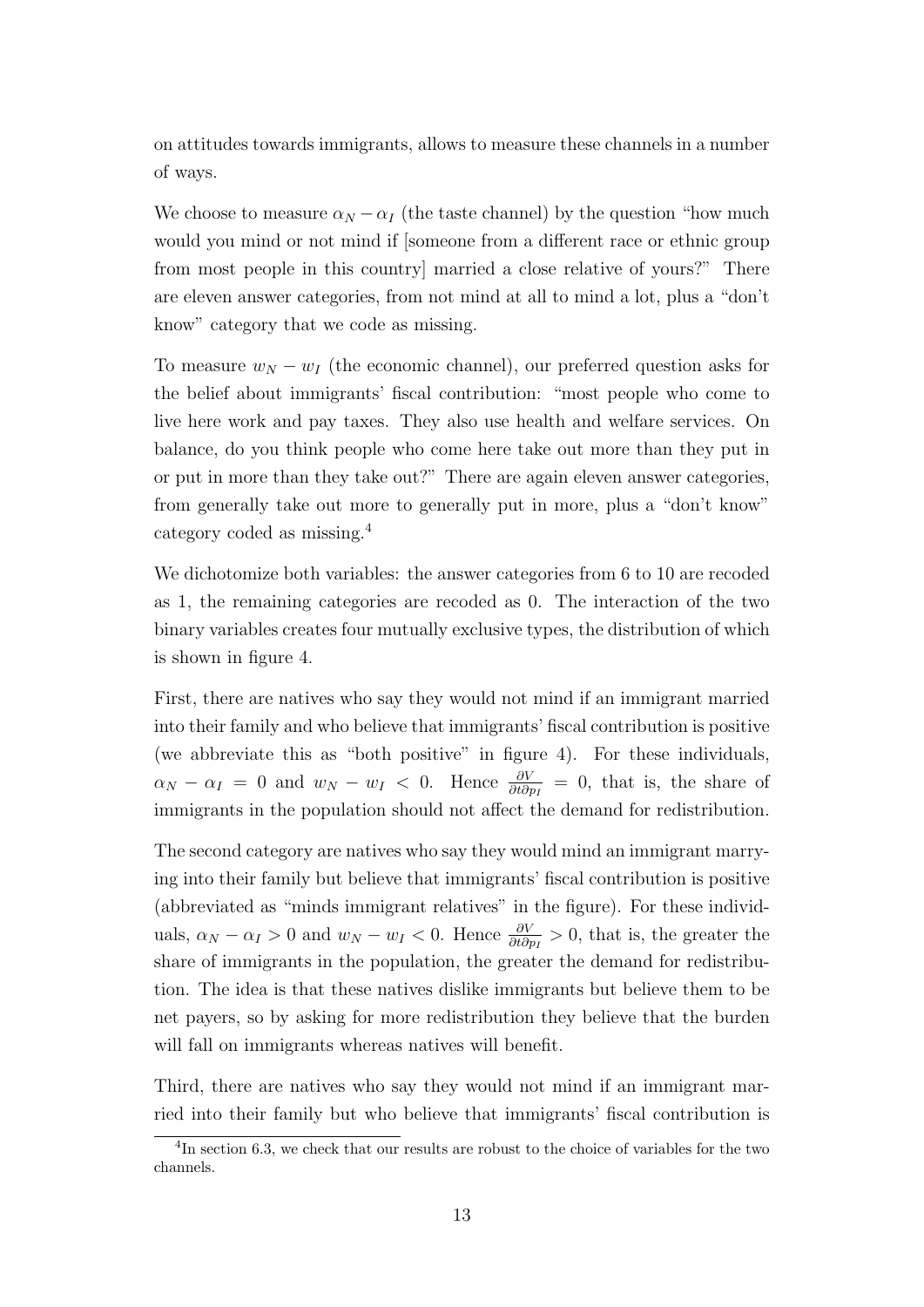negative (abbreviated as "thinks immigrants take out more"). For this group,  $\alpha_N - \alpha_I = 0$  and  $w_N - w_I > 0$ . Hence  $\frac{\partial V}{\partial t \partial p_I}$  is again zero because these individuals do not make a distinction between immigrants and natives.

Finally, there are those natives who would not want an immigrant marrying into their family and who believe that immigrants' fiscal contribution is negative (abbreviated as "both negative"). Here,  $\alpha_N - \alpha_I > 0$  and  $w_N - w_I > 0$ . Hence  $\frac{\partial V}{\partial t \partial p_I}$  < 0, that is, the greater the perceived share of immigrants in the population, the weaker the support for redistribution.



Figure 4: Shares of the four types in the sample

#### 4.5 Control variables

We control for a standard set of demographic and socio-economic characteristics: age, age squared, gender, monthly household net income (in 9 categories), years of education, dummy variables for being unemployed or self-employed, household size, a dummy for having a child living in the household, marital status (in five categories), and dummies for living in a city, suburb, rural area, etc. Except in one robustness test in which we use the actual share of immigrants (for which there is no within-country variation), we also include country dummies. Table 4 in the appendix shows summary statistics for these control variables. Notice that we restrict our sample to natives and therefore do not control for immigration status.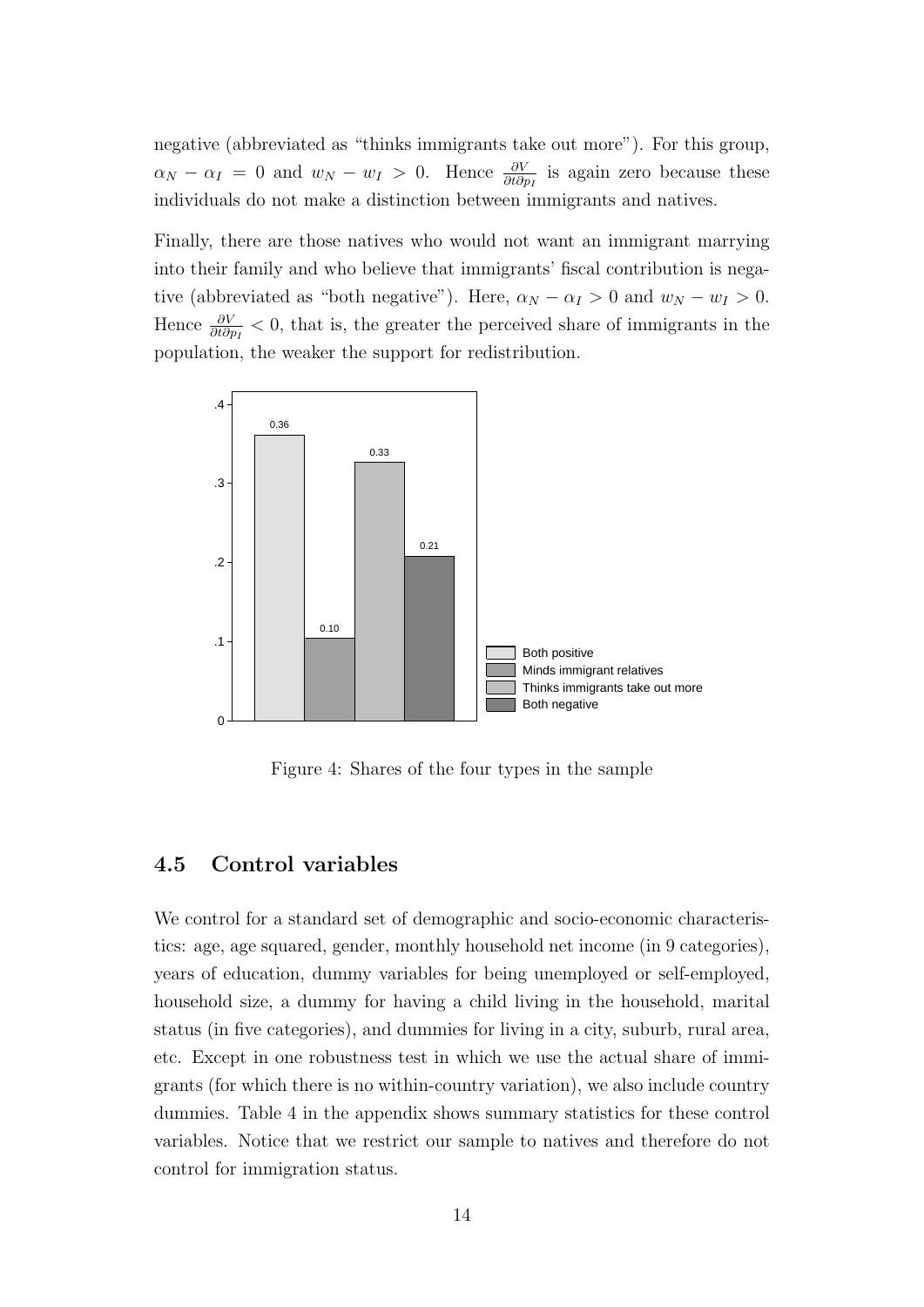## 5 Specification

The dependent variables have several ordered categories, which would call for an ordered response model. As mentioned, however, in order to keep the presentation of the estimated marginal effects simple, we dichotomize the dependent variables and estimate probit models.

The probit model can be derived from a latent variable model. Assume that individual  $i$ 's true, unobserved attitude towards the welfare state can be modelled as

$$
y_i^* = \mathbf{x}_i' \boldsymbol{\beta} + \varepsilon_i \tag{1}
$$

The vector  $x_i$  contains the share of immigrants in a country (as perceived by individual  $i$ ), the control variables described in the last section, and an intercept that is allowed to vary across countries. We assume that the error terms  $\varepsilon_i$  follows a standard normal distribution, and that they are independent across, but not within countries. The asymptotic standard errors that we report below are therefore adjusted for clustering at the country level.

The answers  $y_i$  that we observe in the survey are assumed to be a function of the true, unobserved attitude. More precisely,

$$
Y_i = \begin{cases} 1, & \text{if } y_i^* > 0; \\ 0, & \text{otherwise.} \end{cases}
$$
 (2)

That is, we model the probability that respondent i answers "very much like me" or "like me" to the question on the importance of equal opportunities as

$$
P(y_i = 1 | x_i) = \Phi(x_i \beta) \tag{3}
$$

where  $\Phi(\cdot)$  is the cumulative distribution function of the standard normal distribution.

We are interested in the marginal effects

$$
\frac{\partial P(y=1 \mid x)}{\partial x_j} \tag{4}
$$

for a continuous regressor  $x_j$  and

$$
P(y = 1 | x_1, x_2, \dots, x_{k-1}, 1) - P(y = 1 | x_1, x_2, \dots, x_{k-1}, 0)
$$
 (5)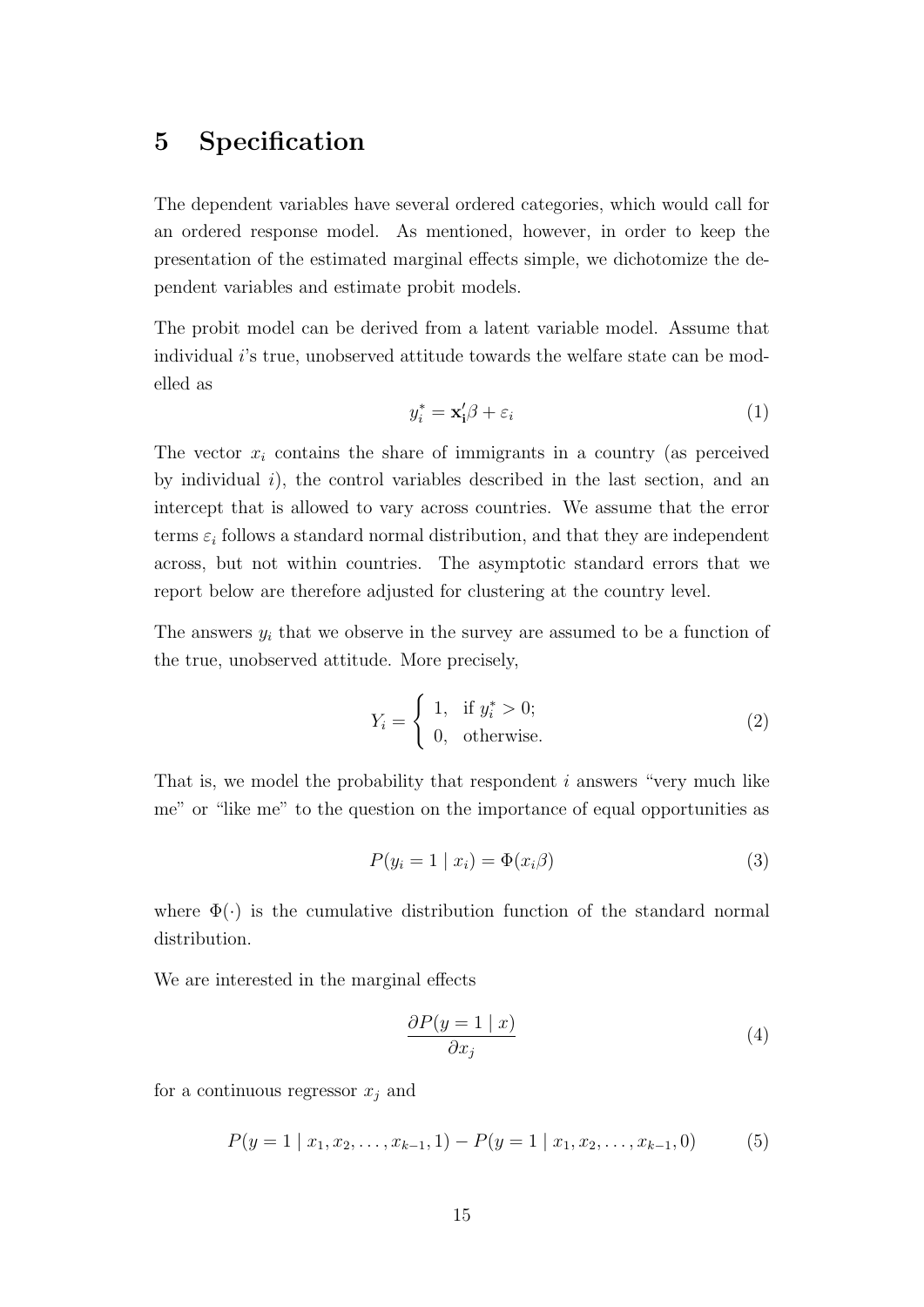for a discrete regressor  $x_k$ . We report these marginal effects at the sample mean.

We first estimate the model for the whole sample; that is, we pool the observations and constrain all parameters to be the same across countries. The observations are weighted using the design weights and the population size weights provided by the European Social Survey. We then go on to explore the heterogeneity in the association between the perceived share of immigrants and support for the welfare state by allowing the coefficient on the perceived share to vary by country. Finally, we do a number of checks to explore the robustness of our results.

## 6 Results

### 6.1 Whole sample

Table A.4.3 reports estimated marginal effects (at the sample mean) for our probit models. All observations are pooled, and we constrain parameters to be the same across countries. There are nine columns, three for each dependent variable. The first column for each dependent variable corresponds to a model with individual controls and country dummies. The second column allows the coefficient on the perceived share to vary by the four subgroups described above. The third column constrains this coefficient to be the same for all individuals (as in the first column), but we allow the intercept to differ between these four types. The table reports results for selected variables only. Full estimation results are available from the authors upon request.

## 6.1.1 The average association between the perceived share and support for the welfare state is weak

A first lesson from table A.4.3 is that for the 22 European countries as a whole we find only very weak evidence for a negative relationship between immigration and natives' support for the welfare state. The estimated marginal effects for the three dependent variables are  $-0.0004$ ,  $0.00072$ , and  $-0.0007$ , of which only the last (for "help the poor") is statistically significantly different from zero. Even this last marginal effect is very small in size, however. When con-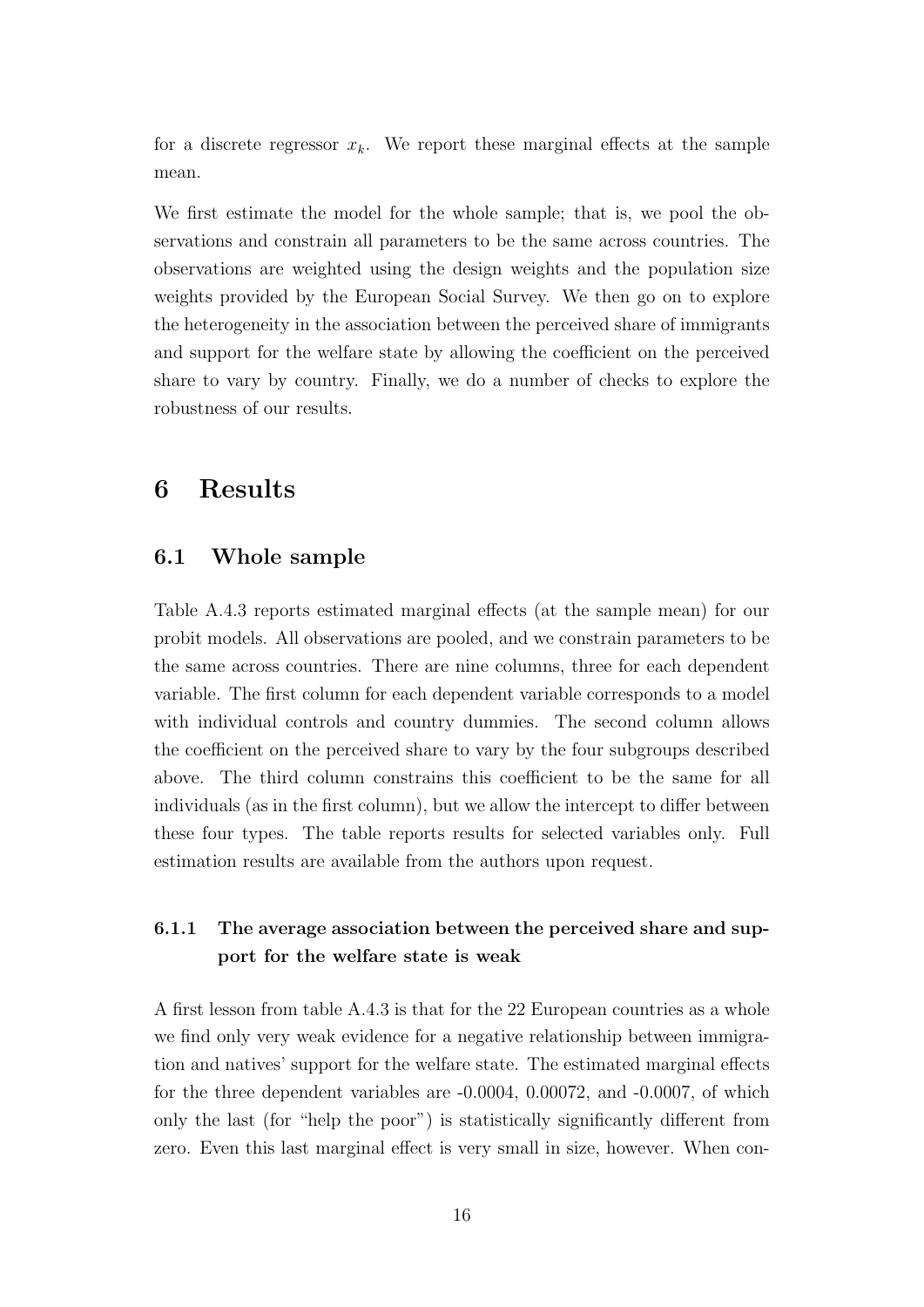|                                                                                                                                                             |                                                                                                                                                                                                                                                                                       | Equal opportunities            |                                          |                        | Reduce income differences        |                             |                       | Help the poor                   |                                                                                        |
|-------------------------------------------------------------------------------------------------------------------------------------------------------------|---------------------------------------------------------------------------------------------------------------------------------------------------------------------------------------------------------------------------------------------------------------------------------------|--------------------------------|------------------------------------------|------------------------|----------------------------------|-----------------------------|-----------------------|---------------------------------|----------------------------------------------------------------------------------------|
| Perceived share                                                                                                                                             | (.00039)<br>$-0004$                                                                                                                                                                                                                                                                   |                                | .00035)<br>$-00015$                      | (55000)<br>.00072      |                                  | (1000, 100)                 | (.00018)<br>$*2000$ - |                                 | (.00019)<br>$-0.0006*$                                                                 |
| Perceived share $\times$ Neither                                                                                                                            |                                                                                                                                                                                                                                                                                       | (.00026)<br>$.002*$            |                                          |                        | (.00029)<br>$0016*$              |                             |                       | (.00032)<br>00031               |                                                                                        |
| Perceived share × Preference                                                                                                                                |                                                                                                                                                                                                                                                                                       | (00051)<br>$-0.0014*$          |                                          |                        | .00086<br>.0011                  |                             |                       | LF000 <sup>-</sup><br>(.00068)  |                                                                                        |
| Perceived share $\times$ Economic                                                                                                                           |                                                                                                                                                                                                                                                                                       | $-00064*$                      |                                          |                        | 000091                           |                             |                       | $-.0011*$                       |                                                                                        |
| Perceived share $\times$ Both                                                                                                                               |                                                                                                                                                                                                                                                                                       | (.00031)<br>.00076<br>$-0023*$ |                                          |                        | $(.00051)$<br>$.00022$<br>(.001) |                             |                       | .00024)<br>$-0015*$<br>(.00038) |                                                                                        |
| Preference                                                                                                                                                  |                                                                                                                                                                                                                                                                                       |                                | $-12*$                                   |                        |                                  | 013                         |                       |                                 | $-0.021$                                                                               |
| Economic                                                                                                                                                    |                                                                                                                                                                                                                                                                                       |                                | $(019)$<br>$(016)$<br>$(016)$<br>$(016)$ |                        |                                  | $(.614)$<br>$-055*$         |                       |                                 |                                                                                        |
| <b>Both</b>                                                                                                                                                 |                                                                                                                                                                                                                                                                                       |                                | (.026)                                   |                        |                                  | (.019)<br>(.031)<br>$-.034$ |                       |                                 | $\begin{array}{c} (110) \\ (+010) \\ (+011) \\ (+011) \\ (+017) \\ (+017) \end{array}$ |
| Individual controls<br>Country dummies                                                                                                                      | $_{\rm Yes}^{\rm X}$                                                                                                                                                                                                                                                                  | Yes<br>Yes                     | $_{\rm Yes}^{\rm X}$                     | $_{\rm Yes}^{\rm Yes}$ | ${\rm Yes}$<br>Yes               | ${\rm Yes}$<br>$Y$ es       | ${\rm Yes}$<br>Yes    | ${\rm Yes}$<br>Yes              | $Y_{CS}$                                                                               |
| Observations<br>Pseudo $\mathbf{R}^2$                                                                                                                       | 22285<br>.034                                                                                                                                                                                                                                                                         | 22285<br>.042                  | 22285<br>.044                            | 23117<br>.094          | 23117<br>095                     | 23117<br><b>160</b>         | 23117<br>051          | 23117<br>.054                   | 23117<br>055                                                                           |
| contains only selected variables. Full results are available from the authors upon request<br>The table reports estimated<br>asterisk denotes statistical s | marginal effects at the sample mean. For the main effects of "preference," "economic," and "both," the omitted category is "neither." An<br>significance at the 5% level. Asymptotic standard errors—adjusted for clustering at the country level—are shown in parentheses. The table |                                |                                          |                        |                                  |                             |                       |                                 |                                                                                        |

Table 1: Results from probit models. Parameters constrained to be the same across countries Table 1: Results from probit models. Parameters constrained to be the same across countries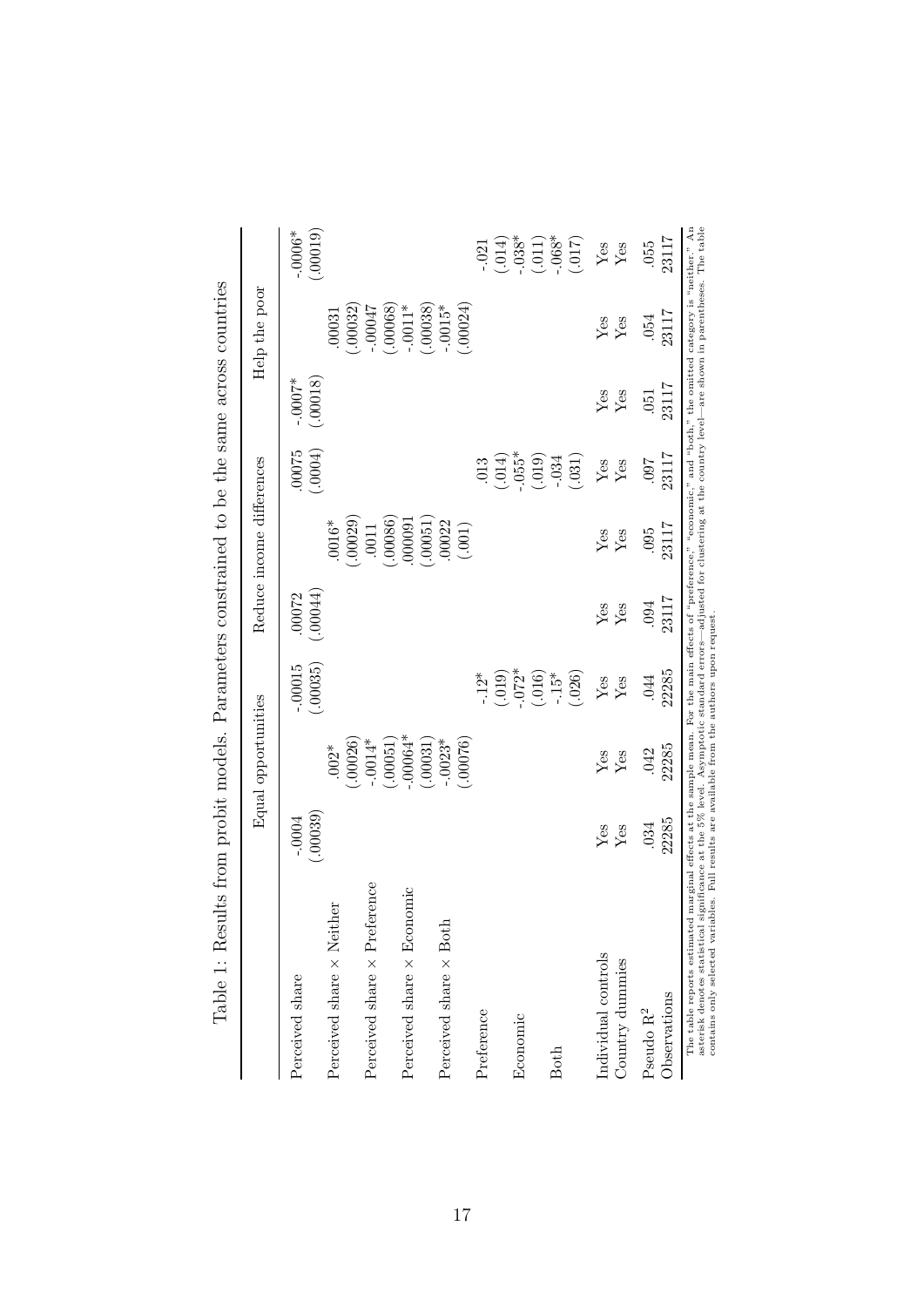trolling for demographic and socio-economic characteristics of the individual and when allowing for country-specific intercepts, an increase in the perceived share of immigrants of one standard deviation (about 16 percentage points) is associated with a decrease in the probability of wanting to help the poor of about one percentage point. To put this into perspective, recall from figure 1 above that about 82 percent of respondents declare that it is important to help the poor. Also, the estimated marginal effect of the perceived share of immigrants is much smaller than the association with, say, income or education. For instance, one standard deviation increase in the length of education (i.e., about four years) is associated with an increase in the support for equal opportunities by about four percentage points (not reported in the table). That is, measured in terms of standard deviations, the association with education is four times as strong as the association with the perceived share of immigrants.

### 6.1.2 The association differs with respect to personal dislike of immigrants and economic concerns about immigration

Now it may be that this small average effects masks differences between subgroups. In column 2 of each model, we therefore interact the perceived share with attitudes towards immigrants. As noted above, we would like to find out whether people who personally dislike immigrants (measured here by a question on whether the respondent would mind an immigrant marrying into his or her family) or people who are worried about the economic consequences of immigration (measured by a question about the fiscal contribution of immigrants) react more negatively to a given perceived share.

We find that the association does indeed differ between people with different views about immigration. For each of the three dependent variables, a Wald test (not reported) rejects the null hypotheses that all four coefficients are equal; another test shows that they are jointly (though not always individually) different from zero.

As expected, the starkest contrast is between the two extreme categories. The 36% of the sample (cf. figure 4) who do not mind having an immigrant marrying into their family and who do not think that the fiscal contribution of immigrants is negative tend to be more supportive of the welfare state the higher their perception of the share of immigrants in the population. By contrast, for the 21% of the sample who hold both negative views, the probability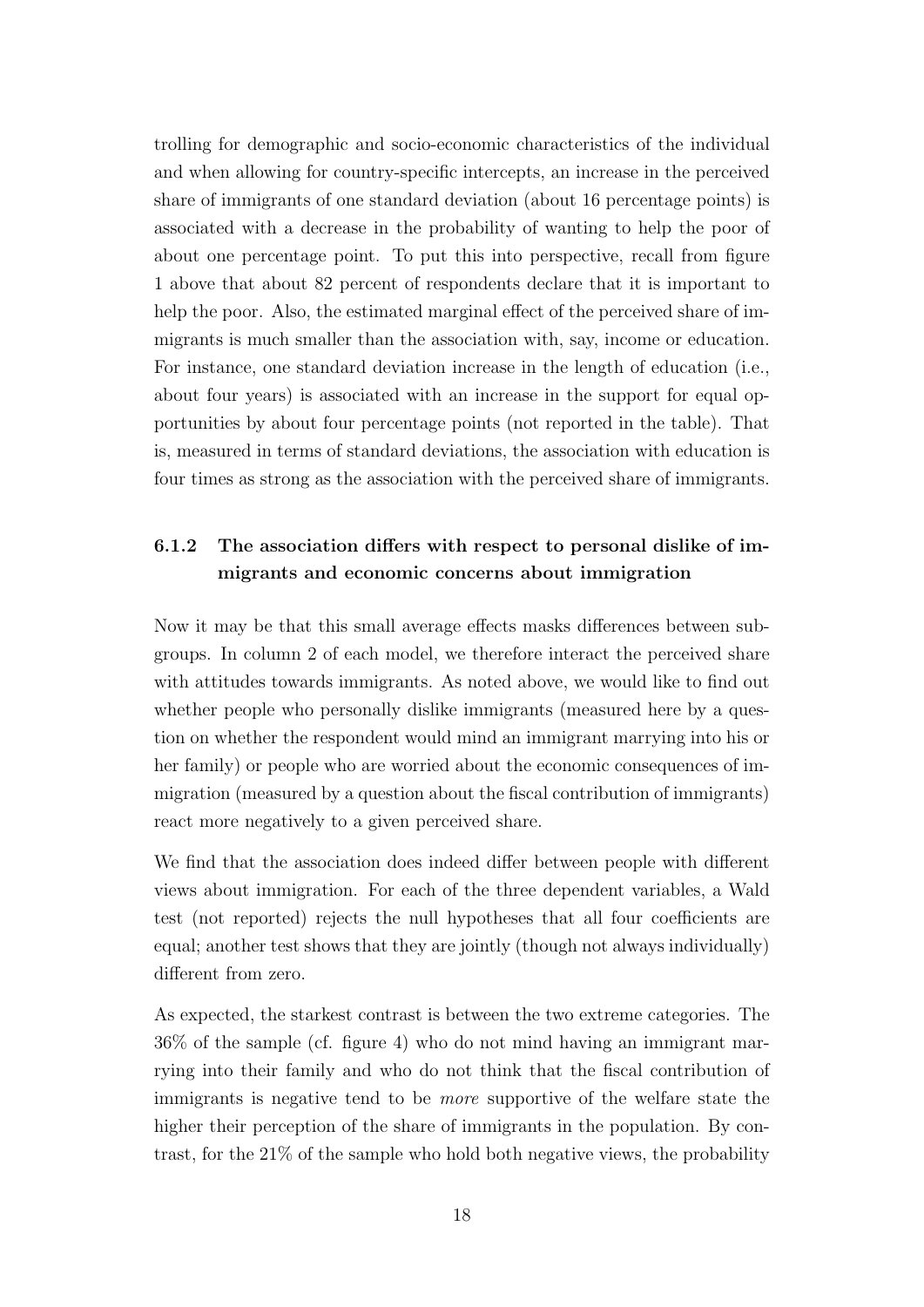of supporting the welfare state is estimated to go down by 0.0023 percentage points for the dependent variable "equal opportunity" and by 0.0015 percentage points for "helping the poor." Still, even for this subgroup of natives who hold the most negative views on immigrants, the perceived share of immigrants is only rather weakly related to their support for the welfare state. Even with a marginal effect of -0.0023 (the largest in absolute value that we find), an increase in the perceived share of immigrants of one standard deviation (about 16 percentage points) is associated with a decrease in the probability of favouring equal opportunities of only about 3.7 percentage points.

Although two of the marginal effects ("both channels" for "reduce income differences" and "neither channel" for "help the poor") are not statistically significant taken by themselves, the difference between individuals who hold neither view and individuals who hold both negative views is always statistically significant.<sup>5</sup> By contrast, the data do not allow us to disentangle which of the two channels is stronger. From the point estimates it seems that the preference channel is more important for "equal opportunities," while the economic channel seems to matter more for "helping the poor," but for neither model is the difference between these two parameters statistically significant (the p-values are 37.9, 27.8, and 40.0 percent).

## 6.1.3 The two channels matter by themselves, independently of the perceived presence of immigrants

Finally, we include the two channels and their interaction as main effects (column 3 for each dependent variable). We find that attitudes towards immigrants are important correlates of natives' support for the welfare state: people who hold negative views on immigrants tend to be less supportive of the welfare state, and this is true for all three dependent variables. The estimated marginal effects are jointly different from zero and, except for "help the poor," we reject the null hypothesis that they are all equal.

Many of the marginal effects are sizeable. For instance, for the dependent variable "equal opportunities", the belief that the fiscal contribution of immi-

<sup>5</sup>We use Wald tests to test for the equality of these two parameters. The values of the test statistic are 52.4 for "equal opportunities," 2.2 for "reduce income differences," and 32.6 for "help the poor." The test statistic follows a  $\chi^2(1)$  distribution. For "equal opportunities" and "help the poor" the null hypothesis of parameter equality is rejected at conventional levels, for "reduce income differences" at a level of 13.8%.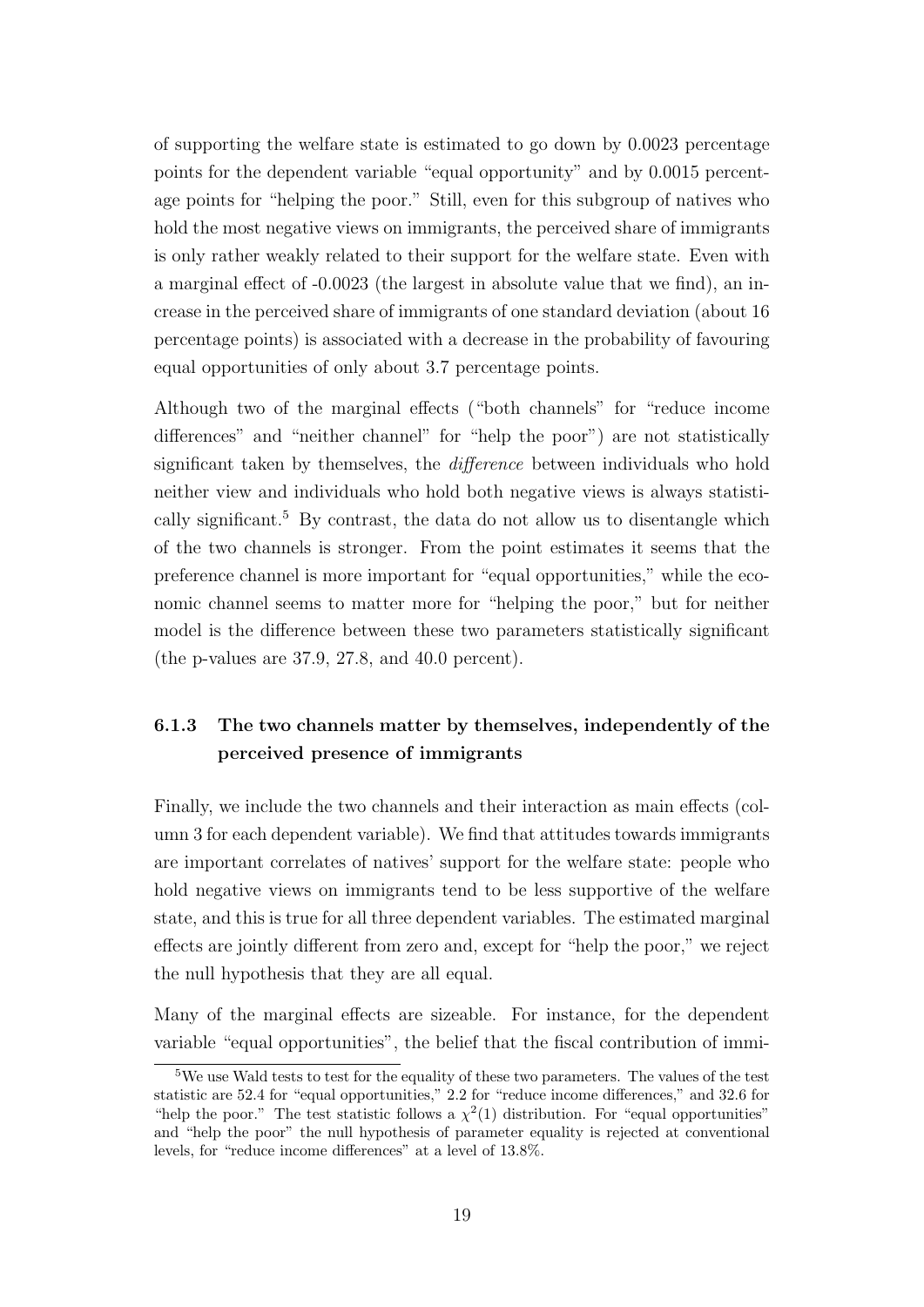grants is negative is associated with a reduction in the response probability of 7.2 percentage points. Not wanting immigrants to marry into one's family is even associated with a reduction of 12 percentage points, and holding both negative views with a reduction of 15 percentage points in the response probability.

Concerning the relative importance of the two channels, we find that the preference channel is more important than the economic channel for "equal opportunities", whereas the reverse is true for "help the poor." However, a Wald test (not reported) shows that the difference is statistically significant only for "equal opportunities." For both these variables, holding both negative views is, as expected, associated with even less support for the welfare state.

By contrast, for "reduce income differences" we find the peculiar result that people who hold only the negative economic view tend to be less supportive of reducing income differences than are people who hold both negative views.

For neither variable can we reject the null hypothesis that the marginal effect of both channels is simply the sum of the two channels; that is, there is no evidence of an interaction effect of the two channels.

The association with the perceived share shows the same pattern as in the first column: there is no statistically significant association for "equal opportunities" and "reduce income differences," and for "help the poor" the association is, although statistically significant, very weak in practical terms.

In conclusion, the data suggest that for Europe as a whole attitudes towards immigration and attitudes towards the welfare state are strongly associated, but that this association is little affected by the (perceived) presence of immigrants.

### 6.2 Parameter heterogeneity across countries

So far, we have allowed our coefficient of interest to vary only with respect to individual attitudes towards immigration. Next, we allow the coefficient on the perceived share to differ across countries. As in the models above, we also allow for country differences in the intercept. Due to the large number of countries, we choose to present the main results graphically here; table 6 in the appendix contains the estimation results on which the figures are based.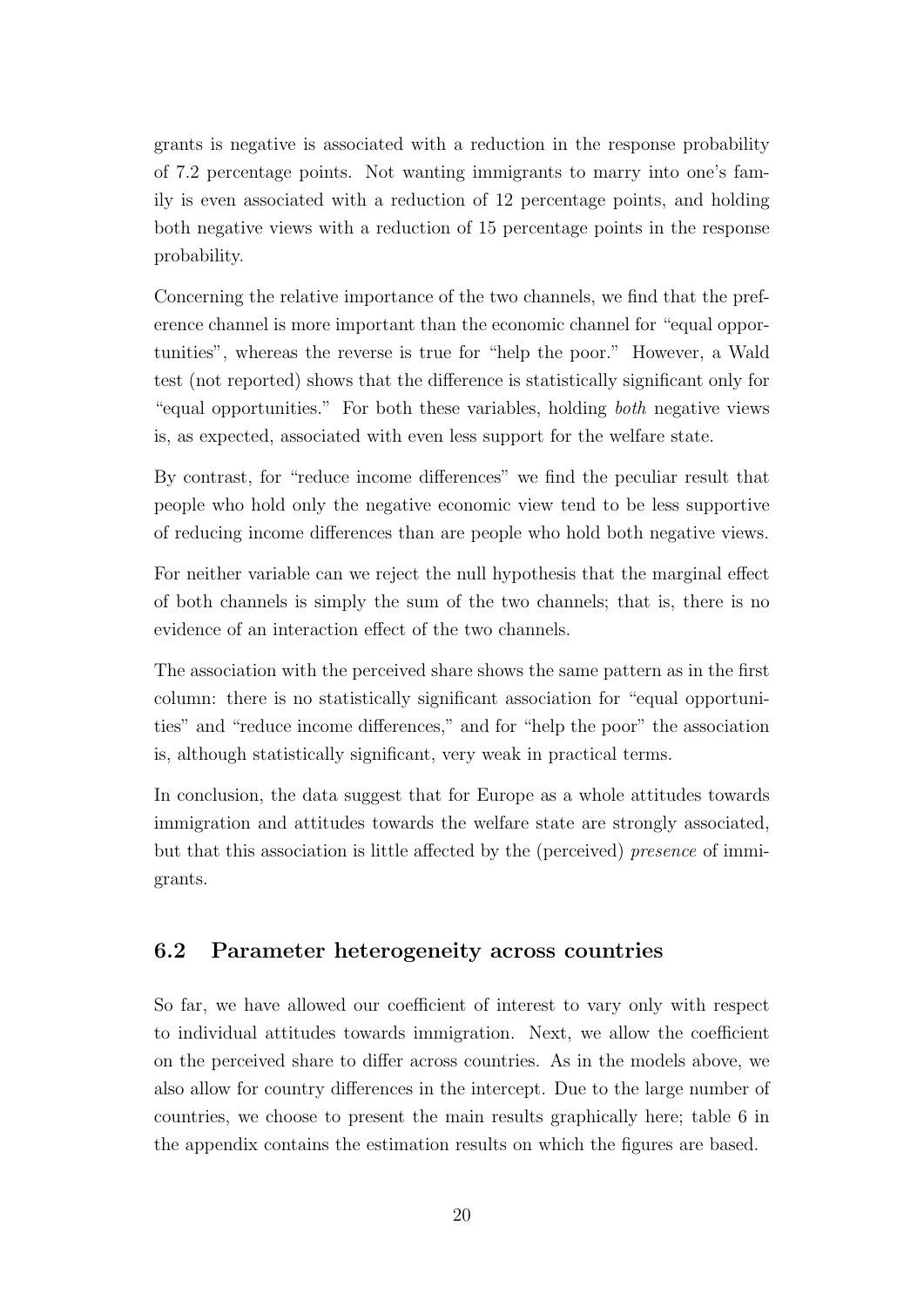

The figures show estimated marginal effects from probit models. Each figure corresponds to a different dependent variat The coefficient on the perceived share of immigrants is assumed to be country−specific. All other parameters are constrained to be the same across countries.

Figure 5: Country differences in the association between the perceived share and natives' support for the welfare state

As figure 5 shows, the average marginal effect estimated above masks considerable heterogeneity across countries, and this is true for all three dependent variables. For "reduce income differences" the estimate based on a homogenous marginal effect is .00072; once heterogeneity by country is allowed, the estimates range from -0.004 for Portugal to 0.003 for Slovenia. For "equal opportunities", the homogenous marginal effect is -0.0004, which masks a range from -0.003 for Austria to 0.004 for Poland. Finally, for "help the poor" we estimate -0.0007 for the homogenous marginal effect, and country estimates that range from -0.002 for Italy to 0.002 for Norway. For each of the three dependent variables, a Wald test (not reported) rejects the null hypothesis that the coefficient of interest is the same across countries.

Concerning the size of the estimated marginal effects, the strongest negative association that we find is the -0.004 for Portugal and for the dependent variable "reduce income differences." The perceived share of immigrants in Portugal has a mean of 22.1 and a standard deviation of 19.2; our estimate therefore implies that in Portugal an increase in the perceived share of immigrants of one standard deviation is associated with a decrease in natives' support for reducing income differences by 7.7 percentage points. To put this into perspective,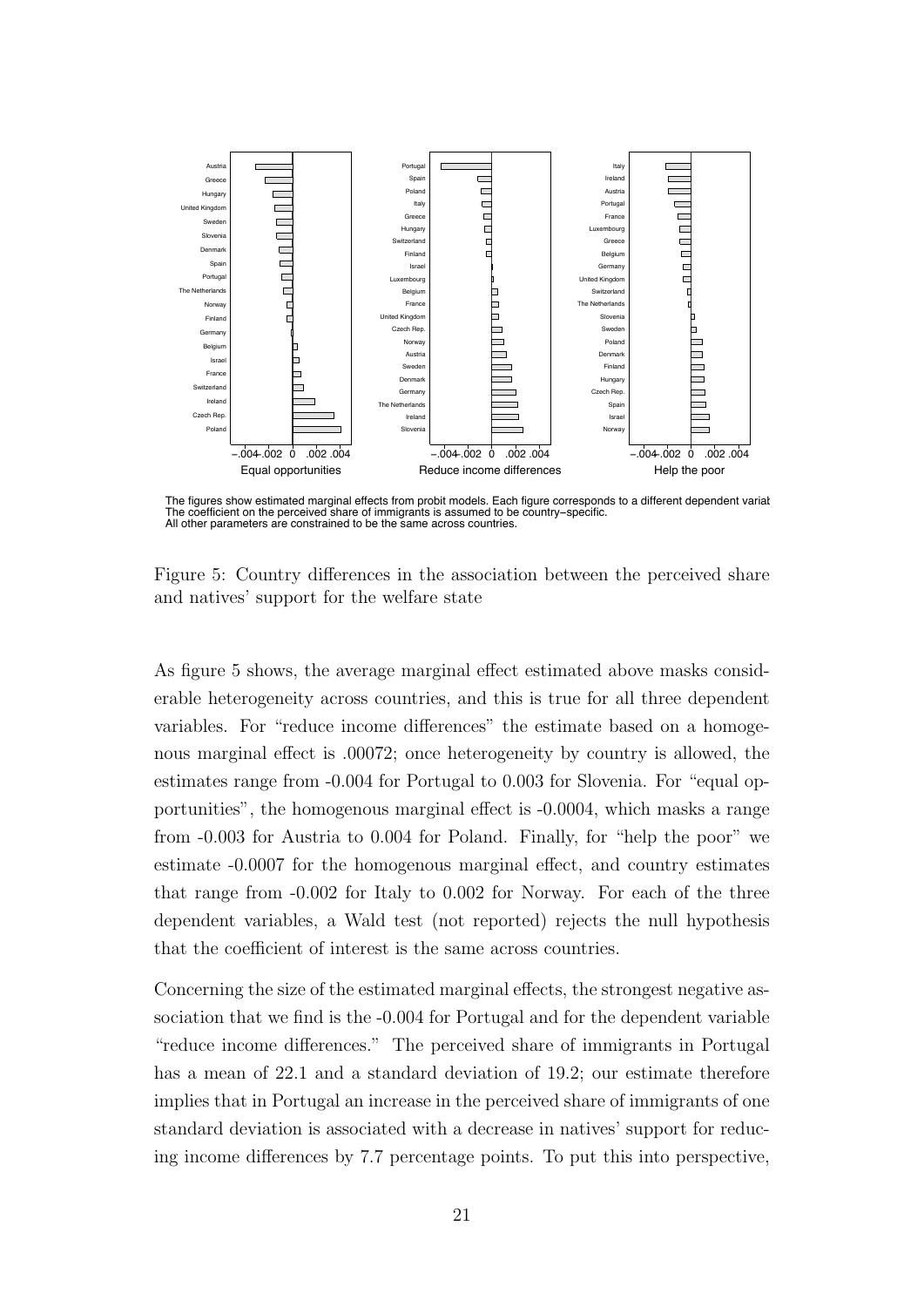86.1% of Portugese natives declare themselves in favour of the government reducing income differences.

We believe that these country differences are an interesting finding, which suggests that assuming homogenous parameters across geographical areas—while perhaps justified in previous studies that use U.S. or Canadian data—masks important differences across European countries in the relationship between the perceived share of immigrants and natives' support for the welfare state. Explaining these country differences is left for future work; any explanation would have to take into account that for some countries the sign of the estimated coefficient differs between the three dependent variables (see figure 6, which shows the same estimated marginal effects as figure 5, but now estimates are gouped by country and not by dependent variable). In Germany, for instance, natives tend to be more supportive of equal opportunities and reducing income differences, but less supportive of helping the poor the higher the perceived share of immigrants.



Figure 6: Estimated marginal effects by country for all three dependent variables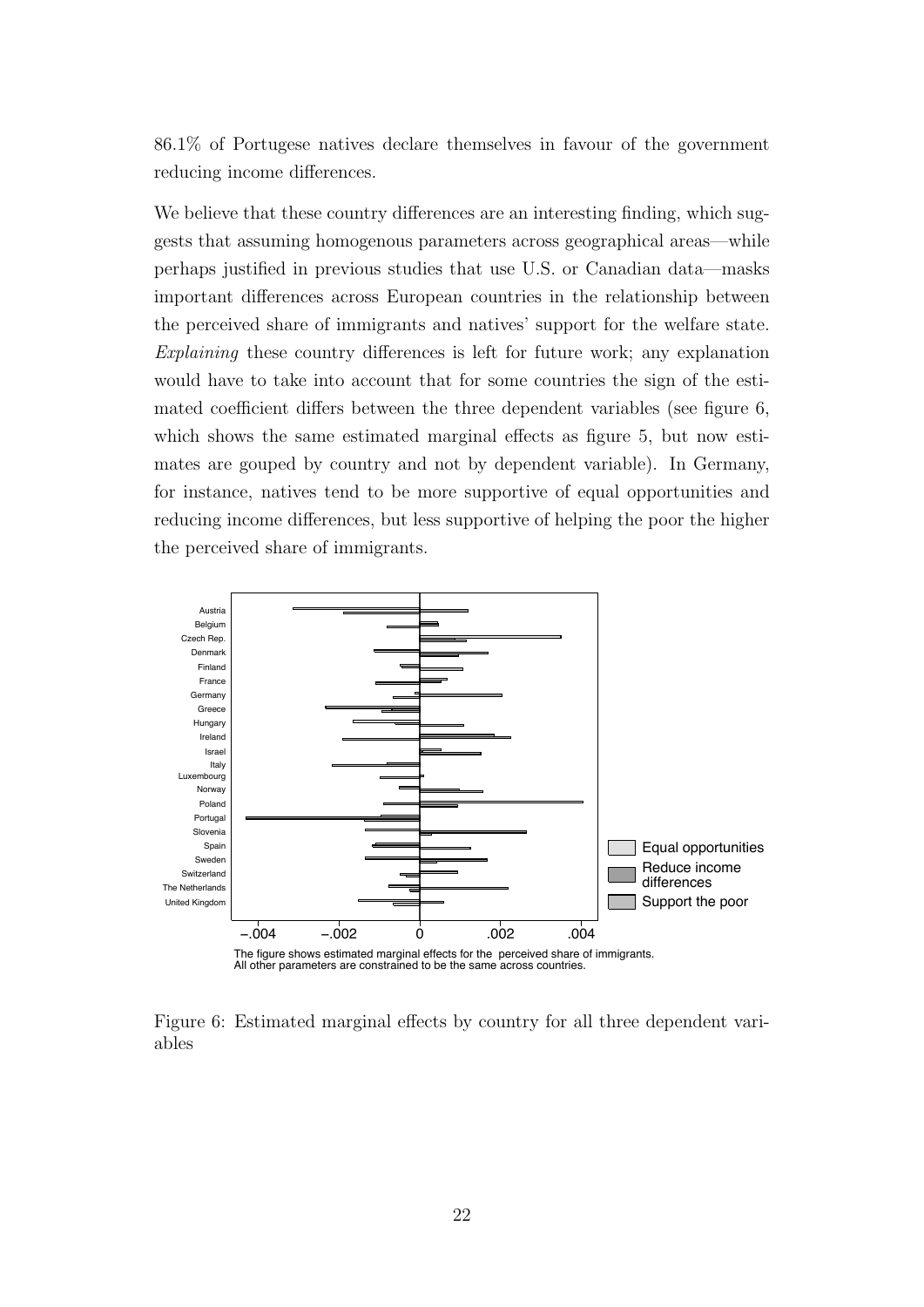#### 6.3 Robustness checks

We have done a number of tests to explore the robustness of our results.

First, we check whether our results are sensitive to how we measure the two channels. As noted above, our preferred variable for the taste channel is a question on whether the respondents would mind an immigrant marrying into their families. As alternative measures, we use information on whether the respondents have any immigrant friends, believe that immigrants undermine the country's culture, and whether they declare that there would be no members of ethnic minorities in their ideal neighbourhood.

For the economic channel, our preferred variables asks about the fiscal contribution of immigrants. Alternatively, we use information on whether respondents believe that immigration is bad for the economy as a whole and whether they find that unemployed immigrants should be made to leave. The wording of these questions is given in the appendix.

Our robustness check consists of estimating our model for each of these 12 combinations of variables. To keep the presentation simple, we run this test for the model in which parameters are assumed to be constant across countries and regions. As figures 7, 8, and 9 (reported in the appendix) show, our main findings are not sensitive to how we measure the channels. The association between the perceived share of immigrants and natives' support for redistribution is never very strong. Even for the type who holds both negative views, the mean estimated marginal effect over the twelve models is 0.0004 for "reduce income differences," -0.002 for "equal opportunities," and likewise -0.002 for "help the poor." Out of the 36 models (twelve combinations for each of the three dependent variables) the strongest negative marginal effect is -0.0027.

There is clear evidence of parameter heterogeneity between the two most extreme types: the association is positive for natives who hold both positive views, and negative for those who hold both negative views. The dependent variable "reduce income differences" constitutes an exception, though, at least for the type that holds both negative attitudes. This last case set aside, we find that the estimated marginal effects for the two extreme types are generally significantly different from zero and hence from each other. By contrast, we typically do not detect any statistically significant differences between the two intermediate types.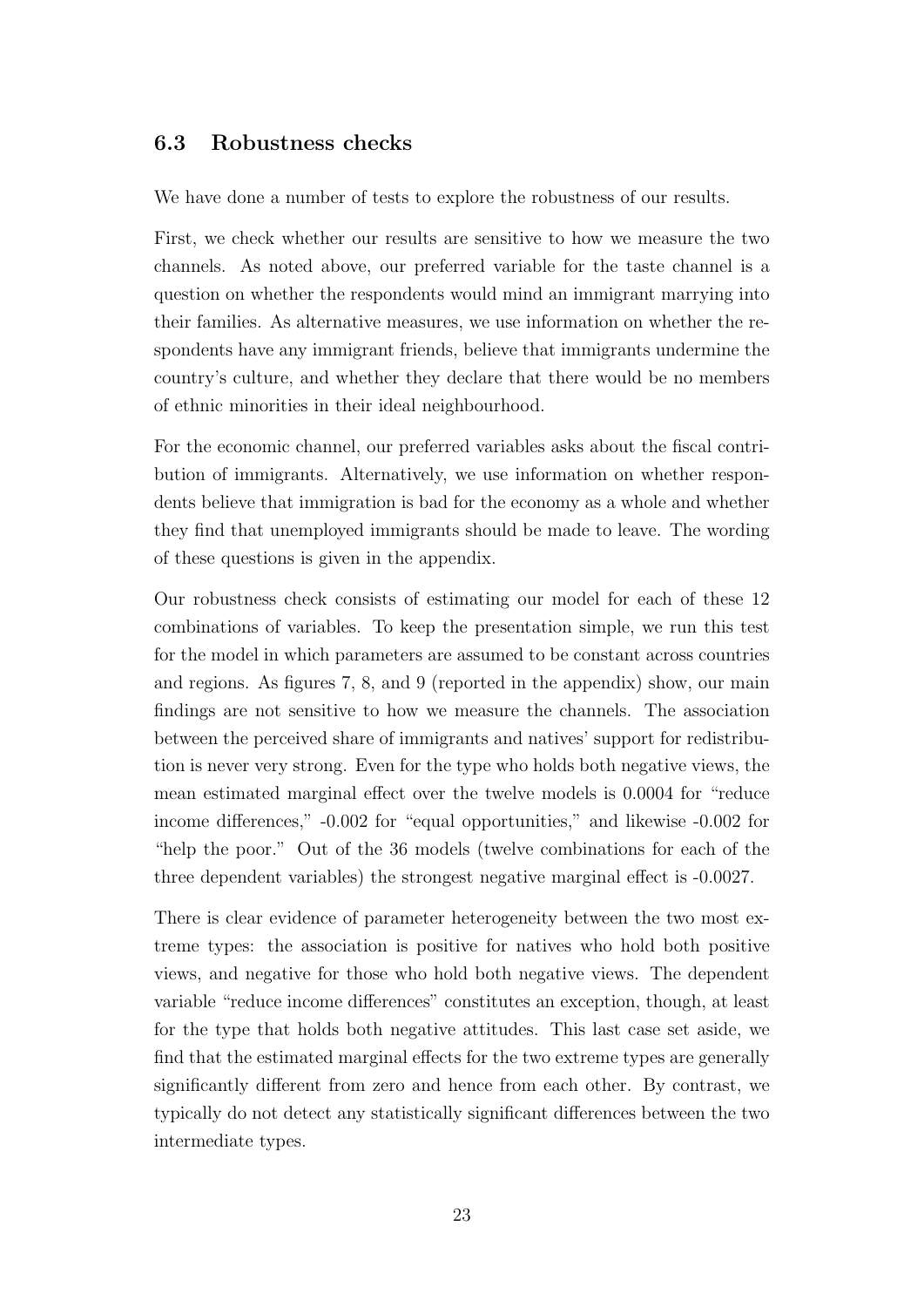At the suggestion of a referee, we explore parameter heterogeneity with respect to parents' immigrant status: we interact the perceived share of immigrant with dummies for whether the neither, one, or both parents were born abroad (recall that respondents themselves are all natives in our sample). Table 2 shows the results of these estimates for each of the three depenent variables. The first row corresponds to natives whose both parents were already born in the country; rows 2 and 3 correspond to natives with one or two immigrant parents, respectively. The table shows that the (weak) evidence for a negative association between the perceived share of immigrants and natives support for the welfare state is in fact exclusively driven by natives whose both parents were already born in the country.

|                            | Equal opp. | Egalitarian | Help the poor |
|----------------------------|------------|-------------|---------------|
| Neither parent born abroad | $-.00076*$ | $.00069*$   | $-.00056*$    |
|                            | (.00028)   | (.00031)    | (.00019)      |
| One parent born abroad     | .00082     | $-.00023$   | .00015        |
|                            | (.00092)   | (.00037)    | (.00042)      |
| Both parents born abroad   | $.0014*$   | .0006       | .00036        |
|                            | (.00068)   | (.0005)     | (.00035)      |
| Individual controls        | Yes        | Yes         | Yes           |
| Country dummies            | Yes        | Yes         | Yes           |
| Pseudo $R^2$               | .037       | .088        | .057          |
| Observations               | 22236      | 23062       | 23062         |

Table 2: All countries pooled, by parents' immigrant status

The table reports estimated marginal effects (at the sample mean) for the variable "perceived share of immigrants." This variable is interacted with dummy variables that indicate whether neither, one, or both parents of the respondent were born abroad. An asterisk denotes statis-tical significance at the 5% level. Asymptotic standard errors—adjusted for clustering at the country level—are shown in parentheses.

Finally, we estimate the model for nationals instead of natives. We look at natives in our main specification because the questions in the European Social Survey ask about immigrants (and not foreigners), but a case can be made that for political decisions it is the attitudes of nationals and not of natives that matter. In any case, the results (not reported here for the sake of brevity) are almost unchanged when the model is estimated for nationals instead of natives.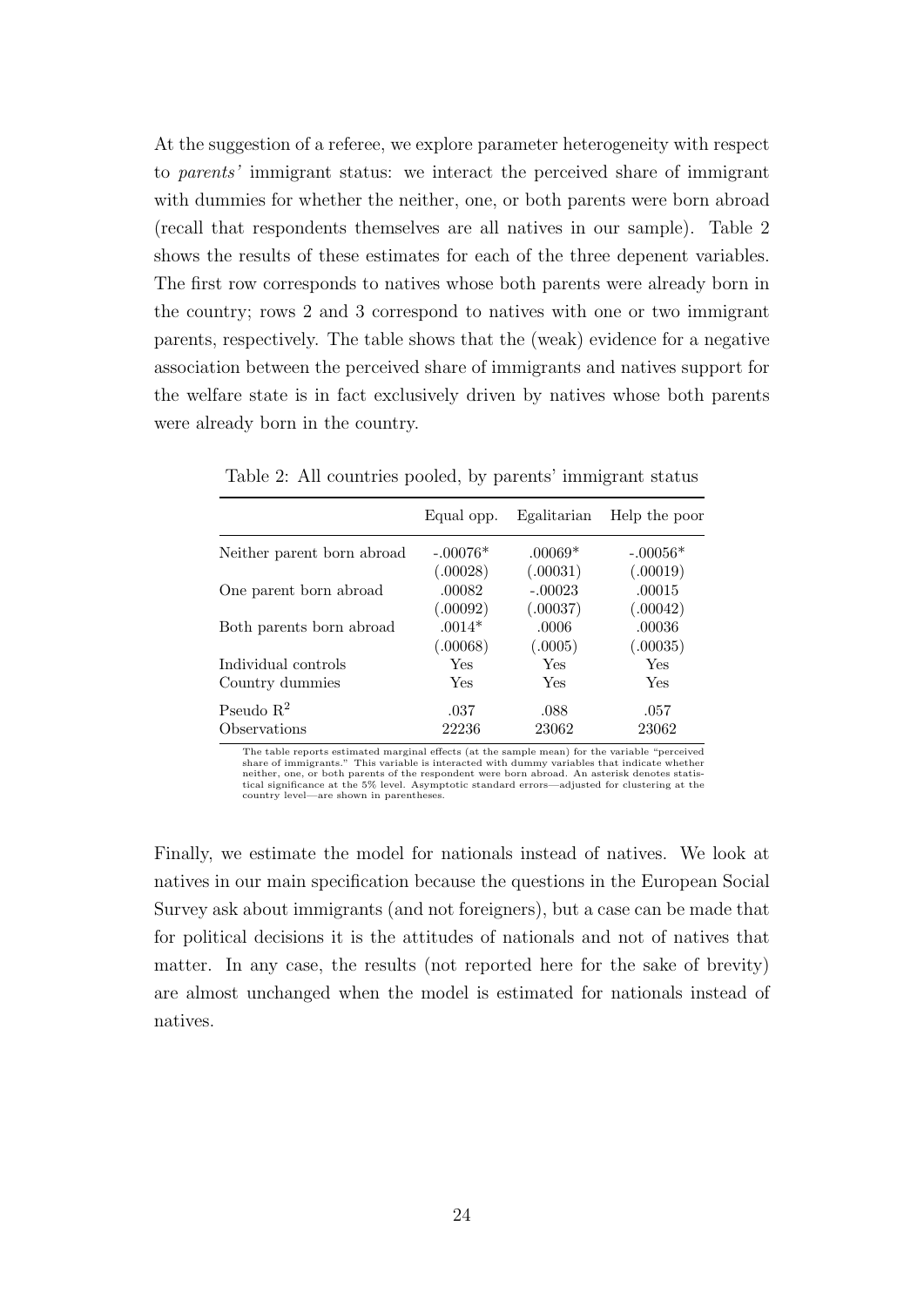## 7 Conclusion

Using data from the European Social Survey (round 1, 2002/2003), we find a negative association between natives' perception of immigration and their support for the welfare state. But the association is very small and not robust. This finding is close to the result by Soroka, Johnston, and Banting (2004) for Canada. By contrast, we find that negative attitudes towards immigrants are quite strongly associated with less support for the the welfare state *inde*pendently of the perceived presence of immigrants. Finally, we show that the average effect masks important differences between countries and regions. Explaining these differences is a promising direction for future work. Of course, it should be kept in mind that the three dependent variables that we use—the importance of equal opportunities, and support for helping the poor and for the government reducing income differences—do not capture the entire range of attitudes towards the welfare state.

# References

- Alesina, A. and E. Glaeser (2004). Fighting Poverty in the U.S. and in Europe: A World of Difference. New York: Oxford University Press.
- Alesina, A., E. Glaeser, and B. Sacerdote (2001). Why doesn't the U.S. have a European-style welfare system? Brookings Papers on Economic Activity, 187–278.
- Alesina, A. and E. La Ferrara (2005). Ethnic diversity and economic performance. Journal of Economic Literature 43, 762–800.
- Bornhorst, F., A. Ichino, K. Schlag, and E. Winter (2006). Trust and trustworthiness among Europeans: South - North comparison. Unpublished, European University Institute.
- Bouckaert, J. and G. Dhaene (2004). Inter-ethnic trust and reciprocity: results of an experiment with small businessmen. European Journal of Political Economy 20, 869–886.
- Card, D., C. Dustmann, and I. Preston (2003). Understanding attitudes to immigration: The migration and minority module of the first European Social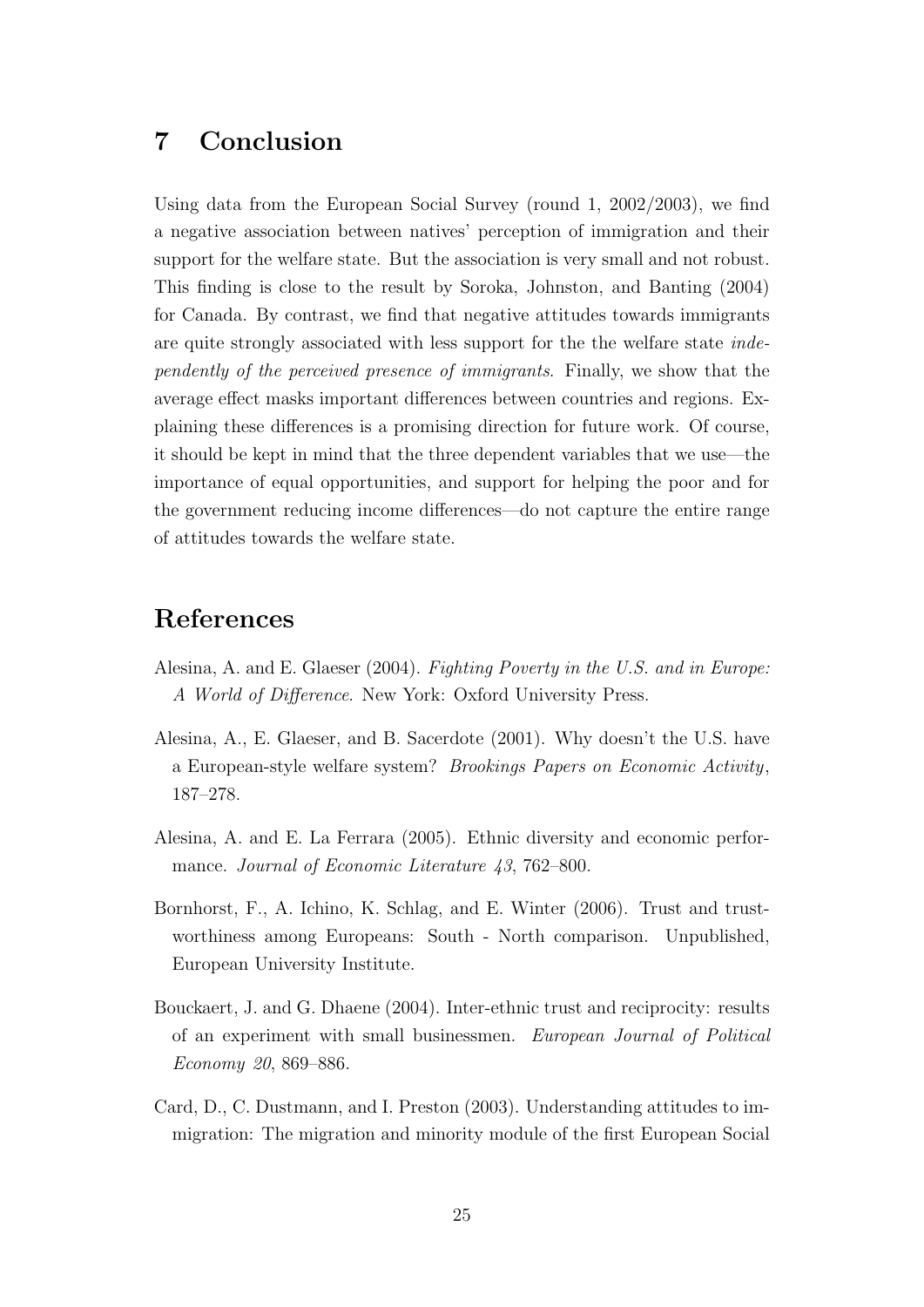Survey. Technical report, University College London, Centre for Research and Analysis of Migration.

- Falk, A. and C. Zehnder (2007). Discrimination and in-group favoritism in a citywide trust experiment. Discussion paper 2765, IZA.
- Fershtman, C. and U. Gneezy (2001). Discrimination in a segmented society: An experimental approach. *Quarterly Journal of Economics 116*, 351–377.
- Fong, C., S. Bowles, and H. Gintis (2006). Strong reciprocity and the welfare state. In S. Kolm and J. Mercier-Ythier (Eds.), Handbook on the Economics of Giving, Reciprocity and Altruism. Elsevier.
- Gilens, M. (1995). Racial attitudes and opposition to welfare. *Journal of* Politics  $57(4)$ , 994–1014.
- Gilens, M. (1996). "Race coding" and white opposition to welfare. American Political Science Review 90(3), 593-604.
- Gilens, M. (1999). Why Americans Hate Welfare: Race, Media, and the Politics of Anti-Poverty Policy. Chicago: University of Chicago Press.
- Glaeser, E. L., D. I. Laibson, J. A. Scheinkman, and C. L. Soutter (2000). Measuring trust. Quarterly Journal of Economics 115, 811–846.
- Habyarimana, J., M. Humphreys, D. N. Posner, and J. Weinstein (2006). Why does ethnic diversity undermine public goods provision? An experimental approach. Discussion paper 2272, IZA.
- Haile, D., A. Sadrieh, and H. A. A. Verbon (2006). Cross-racial envy and underinvestiment in South Africa. Working paper 1657, CESifo.
- Keely, L. C. and C. M. Tan (2008). Understanding preferences for income redistribution. Journal of Public Economics 92, 944–961.
- Lind, J. T. (2007). Fractionalization and the size of government. *Journal of* Public Economics 91, 51–76.
- Luttmer, E. F. P. (2001). Group loyalty and the taste for redistribution. Journal of Political Economy 109(3), 500-28.
- Soroka, S. N., R. Johnston, and K. Banting (2004). Ethnicity, trust, and the welfare state. In P. Van Parijs (Ed.), *Cultural Diversity versus Economic* Solidarity, Brussels. De Boeck.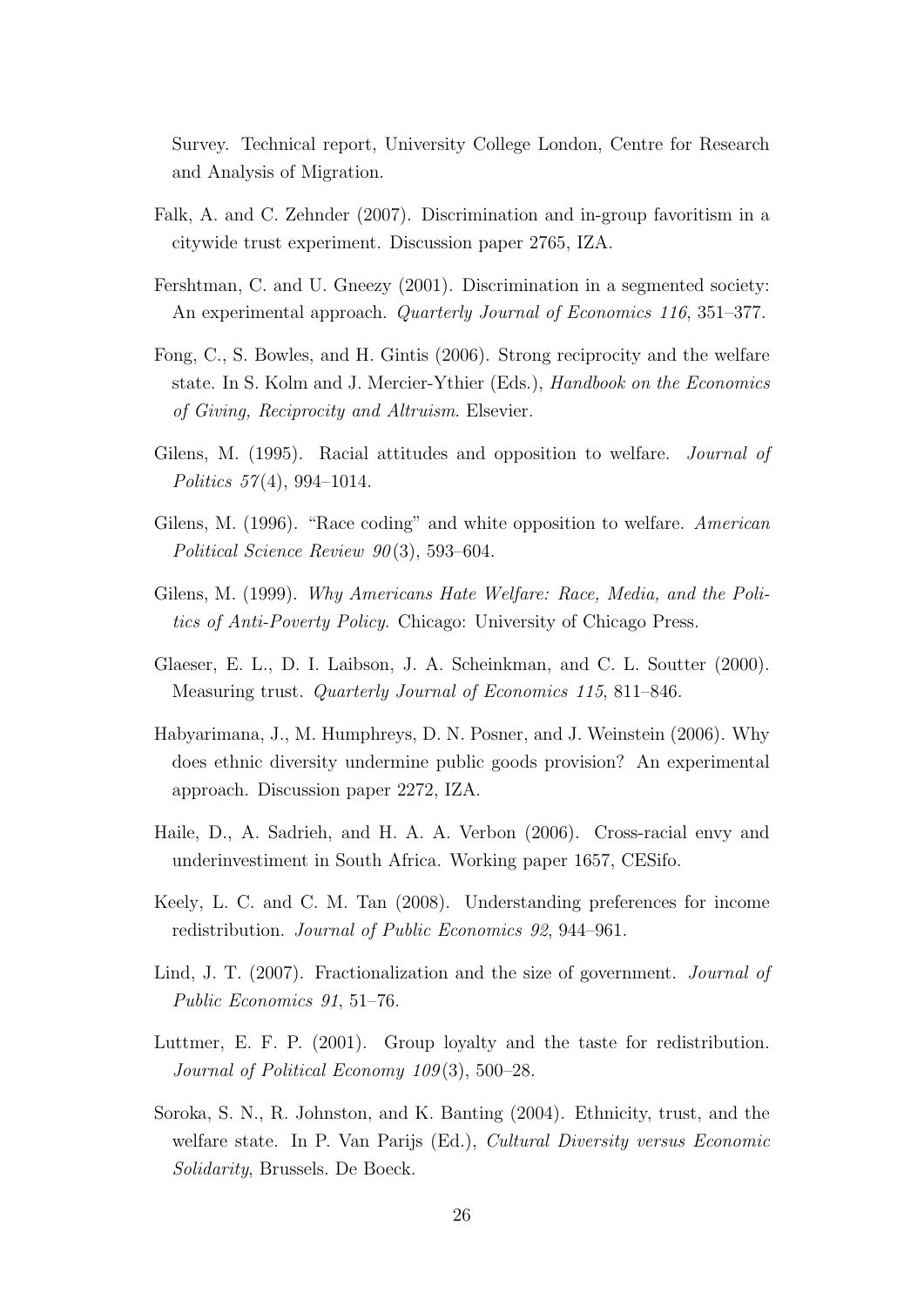Stichnoth, H. and K. Van der Straeten (2008). Immigration and natives' attitudes towards redistribution: A review of the literature. Forthcoming in Revue économique.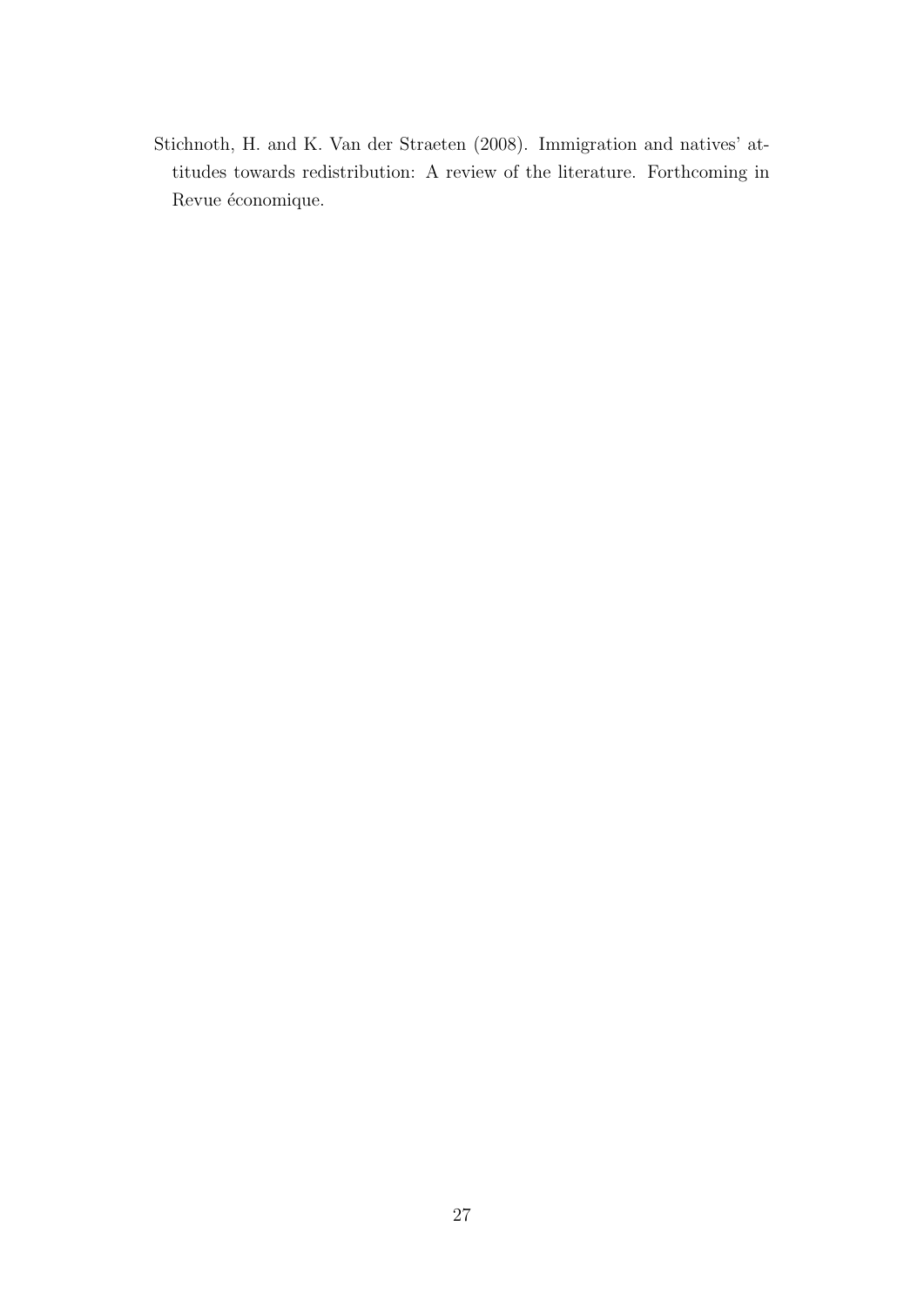# A Appendix

## A.1 Summary statistics

|                 |            |        | Foreign-born | Foreign   |
|-----------------|------------|--------|--------------|-----------|
|                 | Population | Actual | Perceived    | nationals |
|                 | ('000s)    | $(\%)$ | $(\%)$       | $(\%)$    |
| Austria         | 8102       | 12.5   | 20.2         | 8.8       |
| Belgium         | 10356      | 10.7   | 22.6         | 8.2       |
| Switzerland     | 7364       | 22.4   | 27.5         | 20.5      |
| Czech Republic  | 10203      | 4.5    | 8.3          | 1.2       |
| Germany         | 82536      | 12.5   | 19.4         | 8.9       |
| Denmark         | 5384       | 6.8    | 10.0         | $5.0\,$   |
| Spain           | 41664      | 5.3    | 16.1         | 3.8       |
| Finland         | 5206       | 2.5    | 6.6          | 1.7       |
| France          | 61615      | 10.0   | 27.3         | 5.6       |
| United Kingdom  | 59437      | 8.3    | 23.6         | 4.5       |
| Greece          | 11006      | 10.3   | 19.7         | 7.0       |
| Hungary         | 10142      | 2.9    | 14.6         | 0.9       |
| Ireland         | 3964       | 10.4   | 14.3         | 5.9       |
| Israel          | 6690       | NA     | 37.7         | NA        |
| Italy           | 57321      | 3.9    | 17.7         | 2.3       |
| Luxembourg      | 448        | 32.6   | 40.0         | 36.9      |
| The Netherlands | 16193      | 10.1   | 23.2         | 4.2       |
| Norway          | 4552       | 7.3    | 12.0         | 4.3       |
| Poland          | 38219      | 2.1    | 7.2          | 0.1       |
| Portugal        | 10408      | 6.3    | 22.1         | 2.2       |
| Sweden          | 8941       | 12.0   | 19.9         | $5.3\,$   |
| Slovenia        | 1995       | ΝA     | 20.4         | ΝA        |

Table 3: Summary statistics: country characteristics

SOURCES: Population figures, Gini coefficients, and sharesof social expenditure in GDP (all for 2003) from Eurostat; shares of foreign-born and foreigners (circa 2000) for figures for figure from the OECD Factbook 2006; pe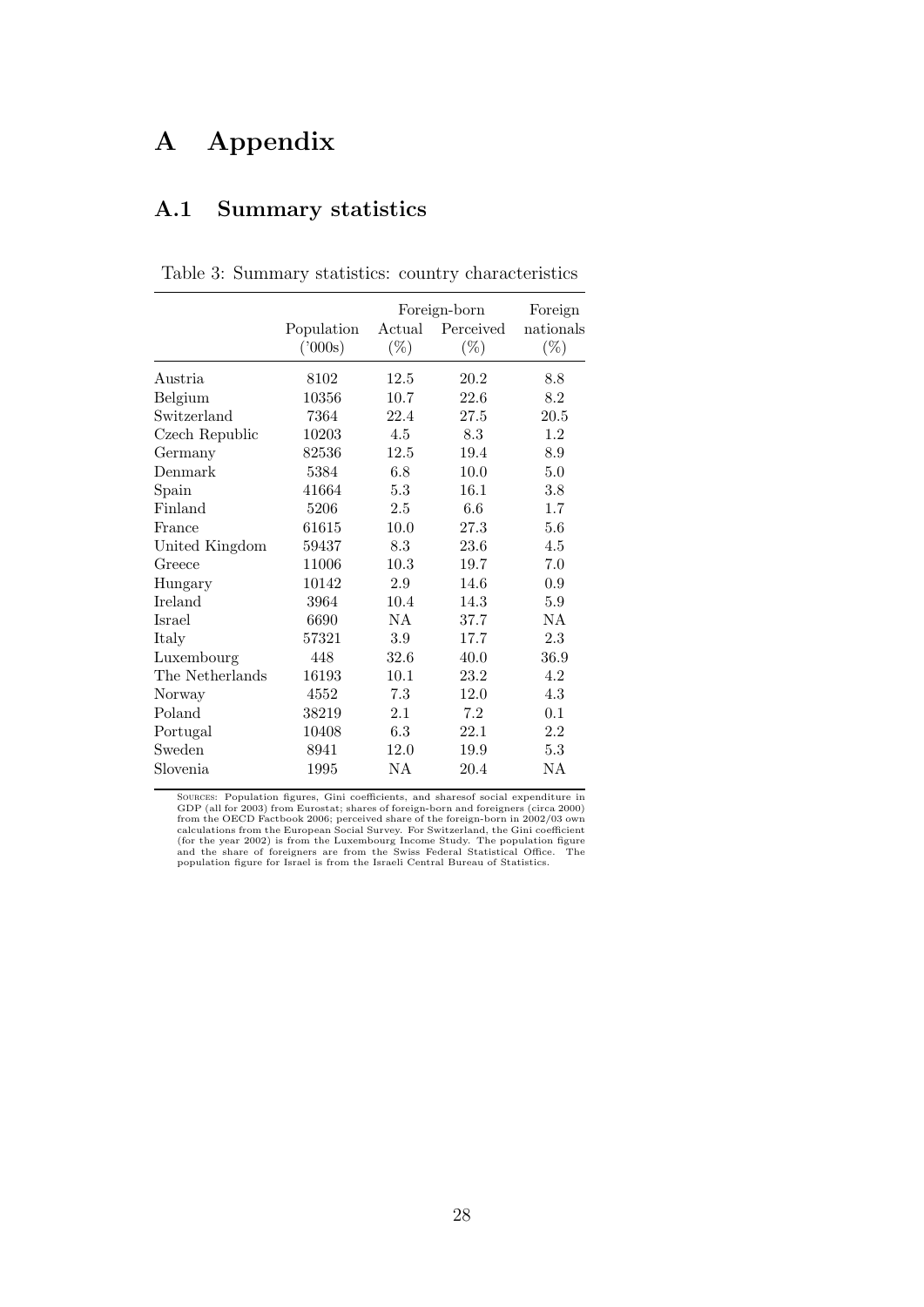Table 4: Summary statistics: individual characteristics

| Variable                                                                       | Mean           | Std. Dev. | N              |
|--------------------------------------------------------------------------------|----------------|-----------|----------------|
| Perceived share of immigrants                                                  | 19.568         | 17.363    | 31514          |
| Age                                                                            | 46.504         | 18.382    | 37924          |
| Years of education                                                             | 11.774         | 3.972     | 37717          |
| Household size                                                                 | 2.877          | 1.506     | 38227          |
| Male                                                                           | 0.477          |           | 38270          |
| Net income $<$ 300 euros/month                                                 | 0.085          |           | 30428          |
| Net income 300 to 500 euros/month                                              | 0.09           |           | 30428          |
| Net income 500 to 1000 euros/month                                             | 0.149          |           | 30428          |
| Net income 1000 to 1500 euros/month                                            | 0.143          |           | 30428<br>30428 |
| Net income 1500 to 2000 euros/month<br>Net income 2000 to 2500 euros/month     | 0.121<br>0.109 |           | 30428          |
| Net income 2500 to 3000 euros/month                                            | 0.09           |           | 30428          |
| Net income 3000 to 5000 euros/month                                            | 0.135          |           | 30428          |
| Net income more than 5000 euros/month                                          | 0.079          |           | 30428          |
| Unemployed                                                                     | 0.046          |           | 38270          |
| Self-employed                                                                  | 0.123          |           | 38270          |
| Armed forces                                                                   | 0.005          |           | 33386          |
| Legislators, senior officials and managers                                     | 0.081          |           | 33386          |
| Professionals                                                                  | 0.133          |           | 33386          |
| Technicians and associate professionals                                        | 0.156          |           | 33386          |
| Clerks                                                                         | 0.116          |           | 33386          |
| Service workers and shop and market sales workers                              | 0.144          |           | 33386          |
| Skilled agricultural and fishery workers                                       | 0.048          |           | 33386          |
| Craft and related trades workers<br>Plant and machine operators and assemblers | 0.135<br>0.078 |           | 33386<br>33386 |
| Elementary occupations                                                         | 0.103          |           | 33386          |
| Child in household                                                             | 0.395          |           | 38270          |
| Married                                                                        | 0.54           |           | 38081          |
| Separated                                                                      | 0.014          |           | 38081          |
| Divorced                                                                       | 0.064          |           | 38081          |
| Widowed                                                                        | 0.091          |           | 38081          |
| Never married                                                                  | 0.29           |           | 38081          |
| Big city                                                                       | 0.173          |           | 38107          |
| Suburb of big city                                                             | 0.14           |           | 38107          |
| Small city                                                                     | 0.295          |           | 38107          |
| Village                                                                        | 0.323          |           | 38107          |
| Farm                                                                           | 0.069          |           | 38107          |
| Austria                                                                        | 0.054          |           | 38270          |
| Belgium                                                                        | 0.045          |           | 38270          |
| Switzerland<br>Czech Republic                                                  | 0.044          |           | 38270          |
| Germany                                                                        | 0.034<br>0.071 |           | 38270<br>38270 |
| Denmark                                                                        | 0.037          |           | 38270          |
| Spain                                                                          | 0.043          |           | 38270          |
| Finland                                                                        | 0.051          |           | 38270          |
| France                                                                         | 0.035          |           | 38270          |
| United Kingdom                                                                 | 0.049          |           | 38270          |
| Greece                                                                         | 0.06           |           | 38270          |
| Hungary                                                                        | 0.043          |           | 38270          |
| Ireland                                                                        | 0.05<br>0.043  |           | 38270<br>38270 |
| Israel<br>Italy                                                                | 0.031          |           | 38270          |
| Luxembourg                                                                     | 0.028          |           | 38270          |
| The Netherlands                                                                | 0.058          |           | 38270          |
| Norway                                                                         | 0.05           |           | 38270          |
| Poland                                                                         | 0.054          |           | 38270          |
| Portugal                                                                       | 0.037          |           | 38270          |
| Sweden                                                                         | 0.047          |           | 38270          |
| Slovenia                                                                       | 0.036          |           | 38270          |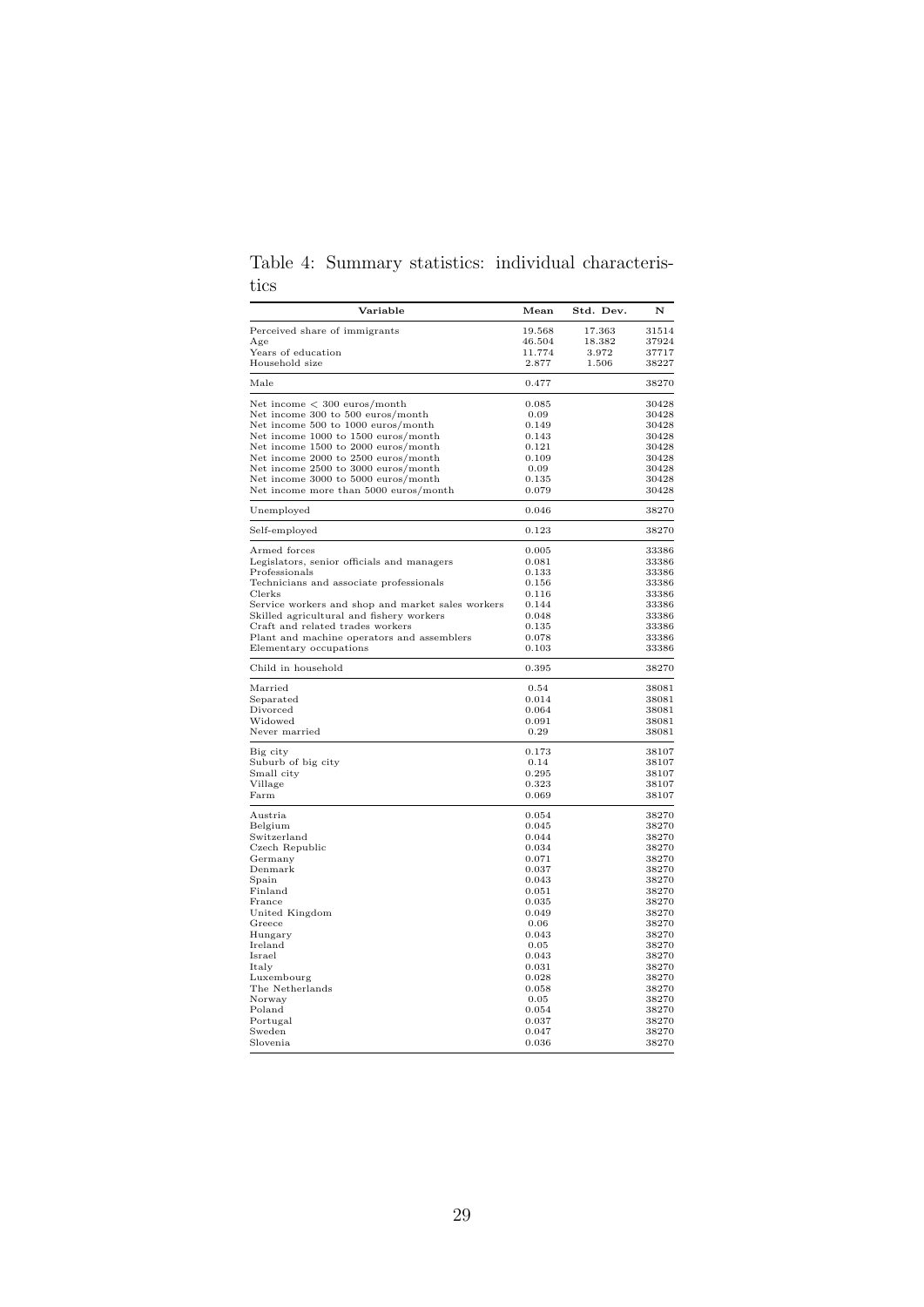## A.2 Correlates of the perceived share of immigrants

Table 5: OLS estimates. Dependent variable: perceived share of immigrants in the population

|                                                   | Coefficient   | Standard error |
|---------------------------------------------------|---------------|----------------|
| Percent foreign-born                              | $1.1*$        | (.032)         |
| Age                                               | $-.19$        | (.094)         |
| $A\epsilon e^2/100$                               | .0014         | (.00095)       |
| Male                                              | $-4.6*$       | (.66)          |
| Years of education                                | $-.51*$       | (.11)          |
| Net income 300 to 500 euros/month                 | $-1.1$        | (1.1)          |
| Net income 500 to 1000 euros/month                | $-1.4$        | (1.6)          |
| Net income 1000 to 1500 euros/month               | $-2.6$        | (1.5)          |
| Net income 1500 to 2000 euros/month               | $-2.8$        | (1.9)          |
| Net income 2000 to 2500 euros/month               | $-4.3$        | (2.2)          |
| Net income 2500 to 3000 euros/month               | $-3.5$        | (1.8)          |
| Net income 3000 to 5000 euros/month               | $-4.3*$       | (2)            |
| Net income more than 5000 euros/month             | $-5.4$        | (2.7)          |
| Unemployed                                        | .055          | (1.1)          |
| Self-employed                                     | $-1.2*$       | (.55)          |
| Legislators, senior officials and managers        | $-.11$        | (1.1)          |
| Professionals                                     | $-2$          | (1.4)          |
| Technicians and associate professionals           | $-.14$        | (1.6)          |
| Clerks                                            | .69           | (1.3)          |
| Service workers and shop and market sales workers | $3.8*$        | (1.7)          |
| Skilled agricultural and fishery workers          | .45           | (1.5)          |
| Craft and related trades workers                  | $2.7*$        | (1.3)          |
| Plant and machine operators and assemblers        | $3.4*$        | (1.4)          |
| Elementary occupations                            | $3.7*$        | (1.6)          |
| Household size                                    | .39           | (.26)          |
| Child in household<br>Separated                   | $-.62$<br>2.6 | (.39)          |
| Divorced                                          | $1.5*$        | (2.1)          |
| Widowed                                           | .042          | (.39)<br>(.58) |
| Never married                                     | $-.095$       | (.51)          |
| Suburb of big city                                | .58           | (.95)          |
| Small city                                        | $-.51$        | (.59)          |
| Village                                           | $-1.8*$       | (.81)          |
| Farm                                              | $-1.6$        | (1.2)          |
| Belgium                                           | $3.9*$        | (.22)          |
| Switzerland                                       | $-2.2*$       | (.64)          |
| Czech Republic                                    | $-4.3*$       | (.32)          |
| Germany                                           | $.58*$        | (.19)          |
| Denmark                                           | $-2.1*$       | (.67)          |
| Spain                                             | $2.6*$        | (.3)           |
| Finland                                           | $-2.1*$       | (.46)          |
| France                                            | $9.1*$        | (.24)          |
| United Kingdom                                    | $8.6*$        | (.43)          |
| Greece                                            | .12           | (.58)          |
| Hungary                                           | $2.5*$        | (.86)          |
| Ireland                                           | $-3.9*$       | (.31)          |
| Italy                                             | $5.9*$        | (.44)          |
| The Netherlands                                   | $7.4*$        | (.32)          |
| Norway                                            | $-.55$        | (.8)           |
| Poland                                            | $-4*$         | (.78)          |
| Portugal                                          | $1.9*$        | (.83)          |
| Sweden                                            | $.51*$        | (.21)          |
| Constant                                          | $22*$         | (2.6)          |
| Adjusted $R^2$                                    | .2            |                |
| Observations                                      | 21434         |                |

The table shows coefficient estimates from an OLS regression. The dependent<br>variable is the perceived share of immigrants. An asterisk denotes statistical<br>significance at the 5% level. Asymptotic standard errors—adjusted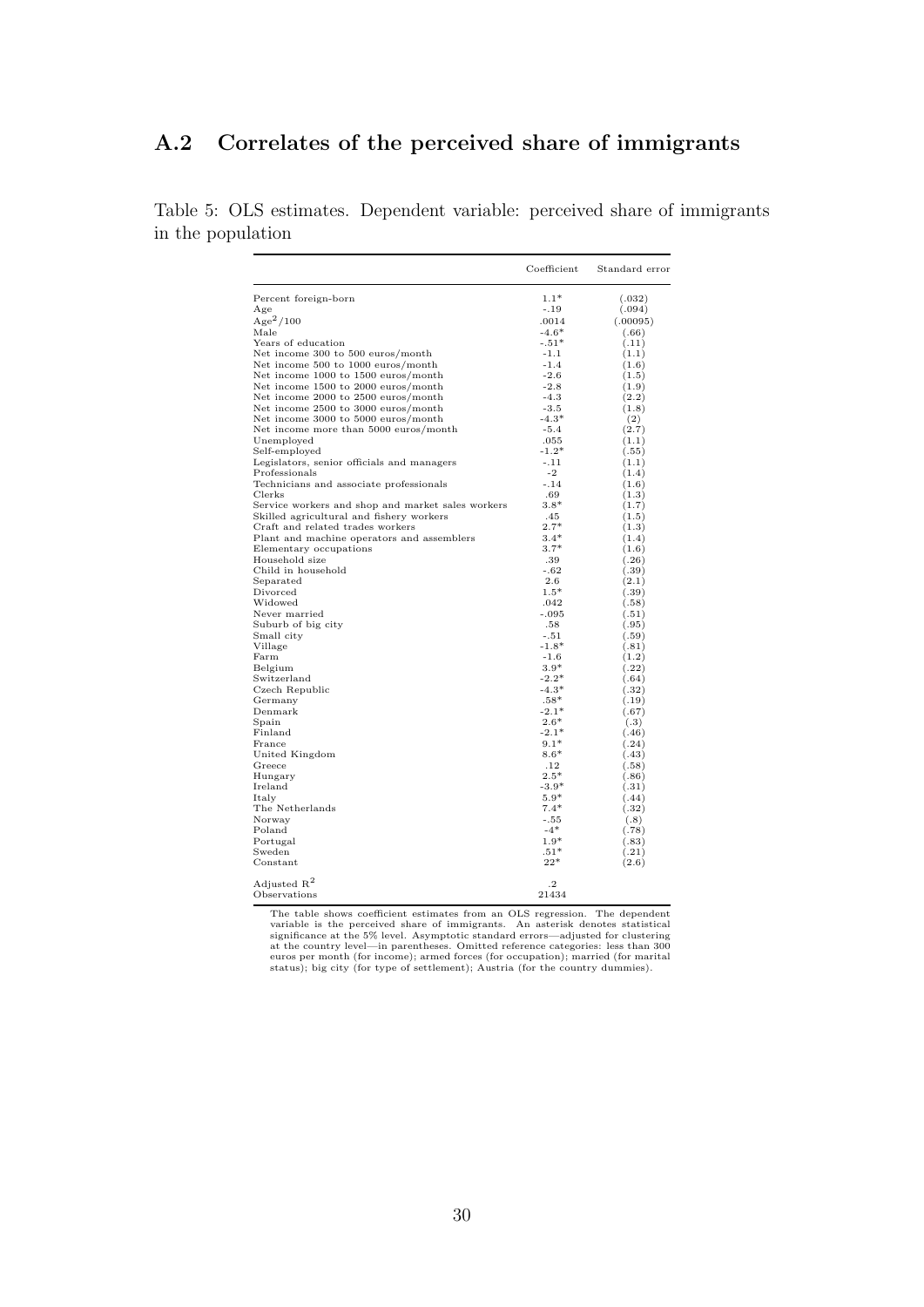# A.3 Country-specific coefficients on the variable "perceived share"

|                       | Equal opp. | Egalitarian | Help the poor |
|-----------------------|------------|-------------|---------------|
| Austria               | $-.0031*$  | $.0012*$    | $-.0019*$     |
|                       | (.000058)  | (.000078)   | (.00014)      |
| Belgium               | $.00043*$  | $.00047*$   | $-.00081*$    |
|                       | (.00007)   | (.00012)    | (.00012)      |
| Switzerland           | $.00094*$  | $-.00049*$  | $-.00034*$    |
|                       | (.000094)  | (.00011)    | (.000086)     |
| Czech Republic        | $.0035*$   | $.00087*$   | $.0012*$      |
|                       | (.0002)    | (.00018)    | (.0002)       |
| Germany               | $-.00012*$ | $.002*$     | $-.00067*$    |
|                       | (.000049)  | (.00012)    | (.000091)     |
| Demmark               | $-.0011*$  | $.0017*$    | $.00096*$     |
|                       | (.000085)  | (.00021)    | (.00018)      |
| $S$ pain              | $-.0011*$  | $-.0012*$   | $.0013*$      |
|                       | (.00014)   | (.000092)   | (.000096)     |
| Finland               | $-.00048*$ | $-.00044*$  | $.0011*$      |
|                       | (.000082)  | (.00017)    | (.00015)      |
| France                | $.00068*$  | .00053      | $-.0011*$     |
|                       | (.000093)  | (.00028)    | (.000098)     |
| United Kingdom        | $-.0015*$  | $.00059*$   | $-.00066*$    |
|                       | (.000076)  | (.00015)    | (.000092)     |
| Greece                | $-.0023*$  | $-.00069*$  | $-.00093*$    |
|                       | (.000072)  | (.00011)    | (.00012)      |
| Hungary               | $-.0017*$  | $-.00061*$  | $.0011*$      |
|                       | (.000084)  | (.00018)    | (.00015)      |
| Ireland               | $.0018*$   | $.0023*$    | $-.0019*$     |
|                       | (.00011)   | (.00021)    | (.000052)     |
| Israel                | $.00053*$  | .000061     | $.0015*$      |
|                       | (.000068)  | (.00012)    | (.000073)     |
| The Netherlands       | $-.00077*$ | $.0022*$    | $-.00024*$    |
|                       | (.000076)  | (.00013)    | (.000096)     |
| Norway                | $-.00051*$ | $.00098*$   | $.0016*$      |
|                       | (.00012)   | (.00023)    | (.00012)      |
| Poland                | $.004*$    | $-.0009*$   | $.00093*$     |
|                       | (.00018)   | (.00026)    | (.00015)      |
| Portugal              | $-.00095*$ | $-.0043*$   | $-.0014*$     |
|                       | (.000092)  | (.000083)   | (.000089)     |
| Sweden                | $-.0014*$  | $.0017*$    | $.00042*$     |
|                       | (.000089)  | (.00009)    | (.000098)     |
| Slovenia              | $-.0013*$  | $.0026*$    | $.00029*$     |
|                       | (.000066)  | (.000076)   | (.000076)     |
| Italy                 |            | $-.00081*$  | $-.0022*$     |
|                       |            | (.00021)    | (.00013)      |
| Luxembourg            |            | .000096     | $-.00098*$    |
|                       |            | (.000096)   | (.00013)      |
|                       |            |             |               |
| Individual controls   | Yes        | Yes         | Yes           |
| Country dummies       | Yes        | Yes         | Yes           |
| Pseudo $\mathbb{R}^2$ | .037       | .096        | .053          |
| Observations          | 22236      | 23062       | 23062         |
|                       |            |             |               |

Table 6: Estimated marginal effects for "perceived share": results by country

Results from a probit model in which both the intercept and the coefficient on the variable "perceived share" are allowed to be<br>country-specific. The table reports estimated marginal effects<br>for this variable, calculated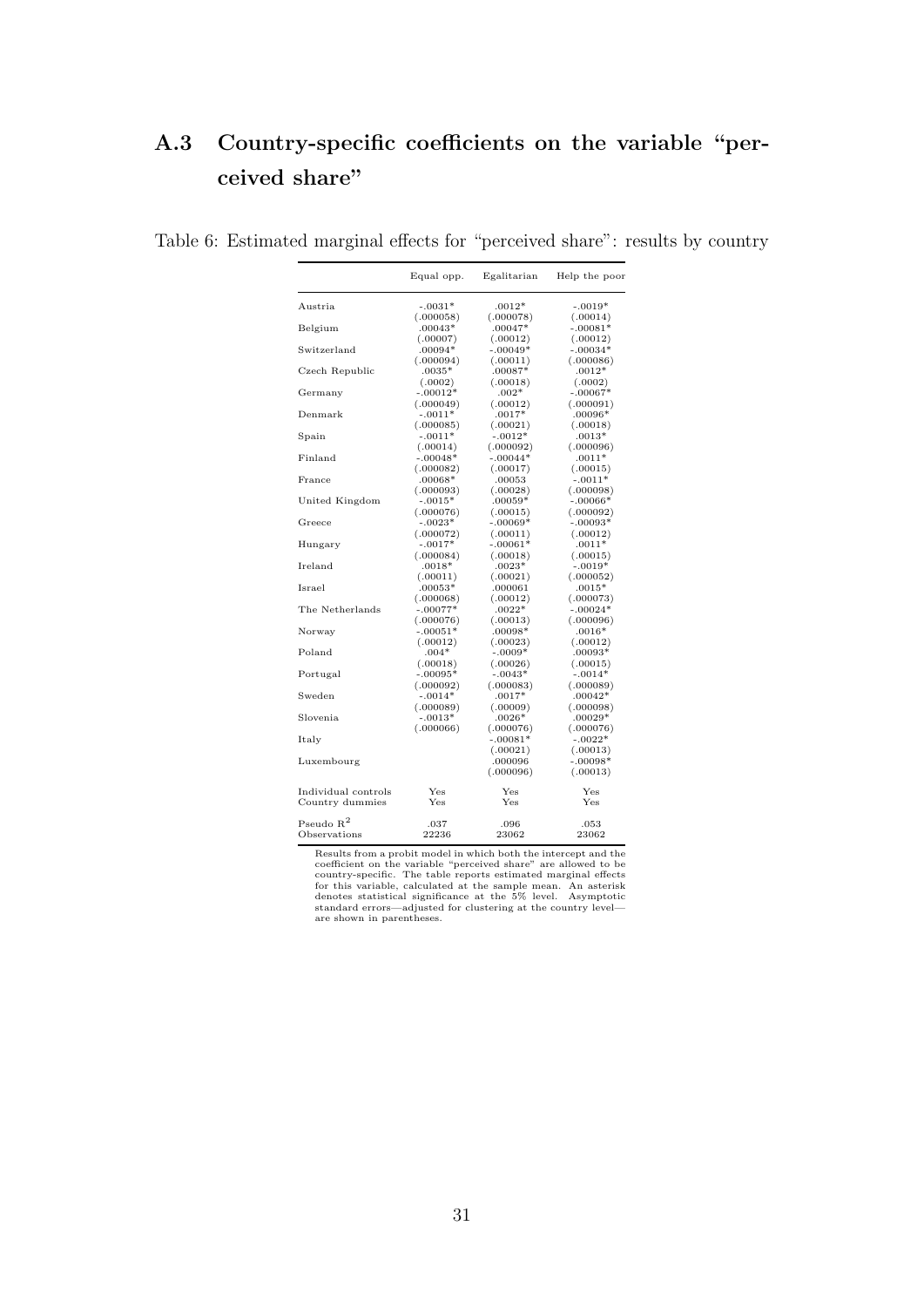# A.4 Robustness check: different ways of measuring attitudes towards immigration

In one of the robustness checks we explore whether our results are sensitive to how we measure the personal dislike of immigrants and economic concerns about immigration. In the following we give the wording of questions that we use; the original variable names from the European Social Survey are given in parentheses.

### A.4.1 Personal dislike of immigrants

Mind imm relative (ImDetMr) "And now thinking of people who have come to live in [country] from another country who are of a different race or ethnic group from most [country] people. How much would you mind or not mind if someone like this married a close relative of yours?"

Undermine culture (ImUEClt) "Would you say that [country]'s cultural life is generally undermined or enriched by people coming to live here from other countries?"

No imm friends (ImgFrnd) "Do you have any friends who have come to live in [country] from another country?"

No imm neighbours (IdEtAlv) "Suppose you were choosing where to live. Which of the three types of area on this card would you ideally wish to live in?" "An area where almost nobody was of a different race or ethnic group from most [country] people"

#### A.4.2 Economic concerns

Take out more (ImBleCo) "Most people who come to live here work and pay taxes. They also use health and welfare services. On balance, do you think people who come here take out more than they put in or put in more than they take out?"

Bad for economy (ImBGEco) "Would you say it is generally bad or good for [country]'s economy that people come to live here from other countries?"

Make unemployed leave (ImUnpLv) "If people who have come to live and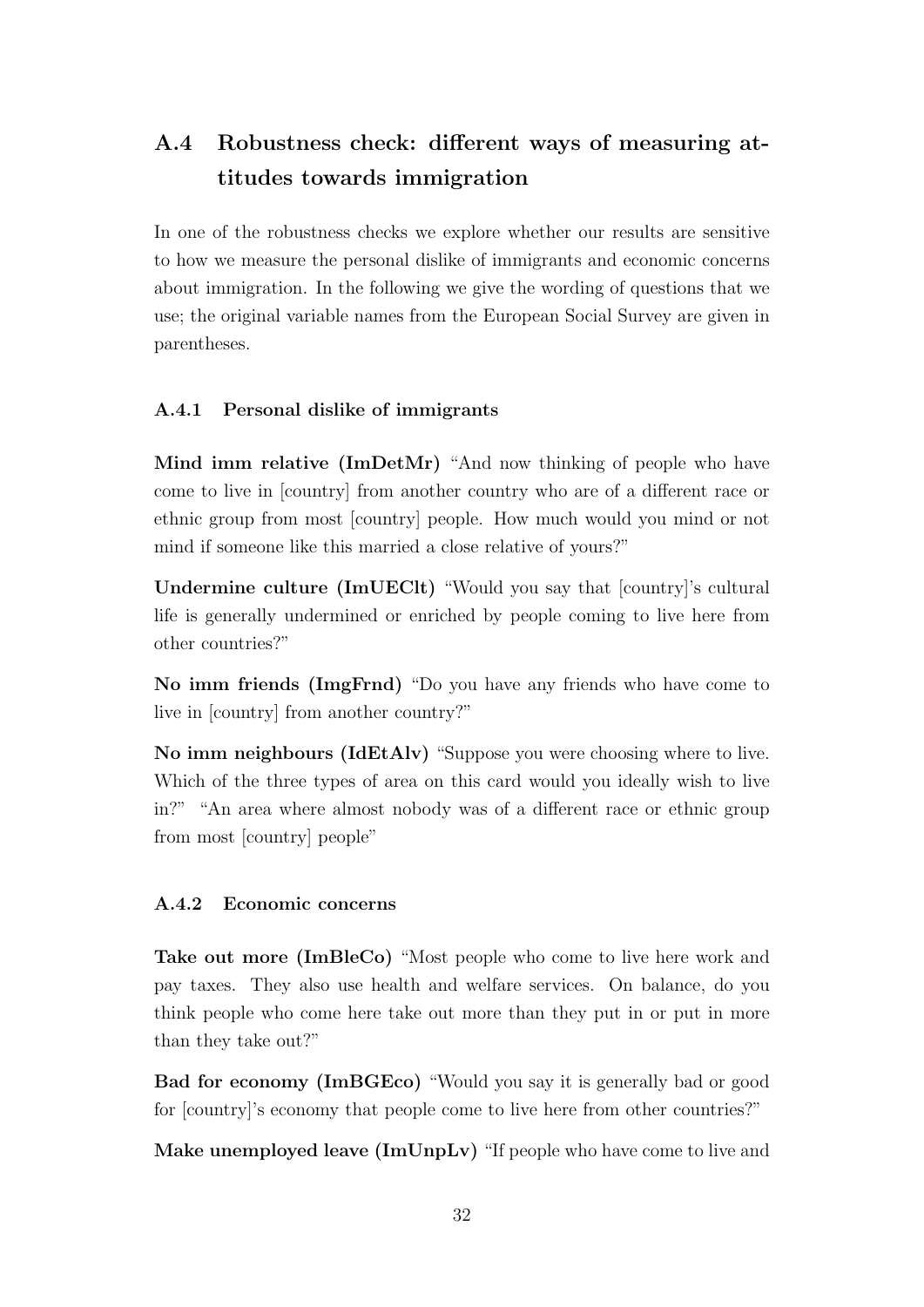| Number                      | Variable measuring the<br>economic channel | Variable measuring the<br>taste channel |
|-----------------------------|--------------------------------------------|-----------------------------------------|
| 1                           | Take out more                              | Mind imm relative                       |
| $\mathcal{D}_{\mathcal{L}}$ | Take out more                              | No imm friends                          |
| 3                           | Take out more                              | Undermine culture                       |
| 4                           | Take out more                              | No imm neighbours                       |
| 5                           | Bad for economy                            | Mind imm relative                       |
| 6                           | Bad for economy                            | No imm friends                          |
| 7                           | Bad for economy                            | Undermine culture                       |
| 8                           | Bad for economy                            | No imm neighbours                       |
| 9                           | Make unemployed leave                      | Mind imm relative                       |
| 10                          | Make unemployed leave                      | No imm friends                          |
| 11                          | Make unemployed leave                      | Undermine culture                       |
| 12                          | Make unemployed leave                      | No imm neighbours                       |

Table 7: Key to figures 7, 8, and 9

work here are unemployed for a long period, they should be made to leave."

#### A.4.3 Estimated marginal effects and their standard errors

To explore the robustness of our results, we try all twelve combinations of the four variables for personal dislike and the three variables for economic concerns. For each combination we estimate a probit model with support for the welfare state as the dependent variable and the perceived share of immigrants as regressor of interest. As in column 2 of table , this perceived share is interacted with the four types, abbreviated here as "neither," "preference," "economic," and "both."

Since we measure our dependent variable, support for the welfare state, in three different ways, we have a total of  $12 \times 3 = 36$  models. The main results of these 36 models are presented graphically in figures 7, 8, and 9. Table 7 explains to which combination of variables each number in the figure corresponds.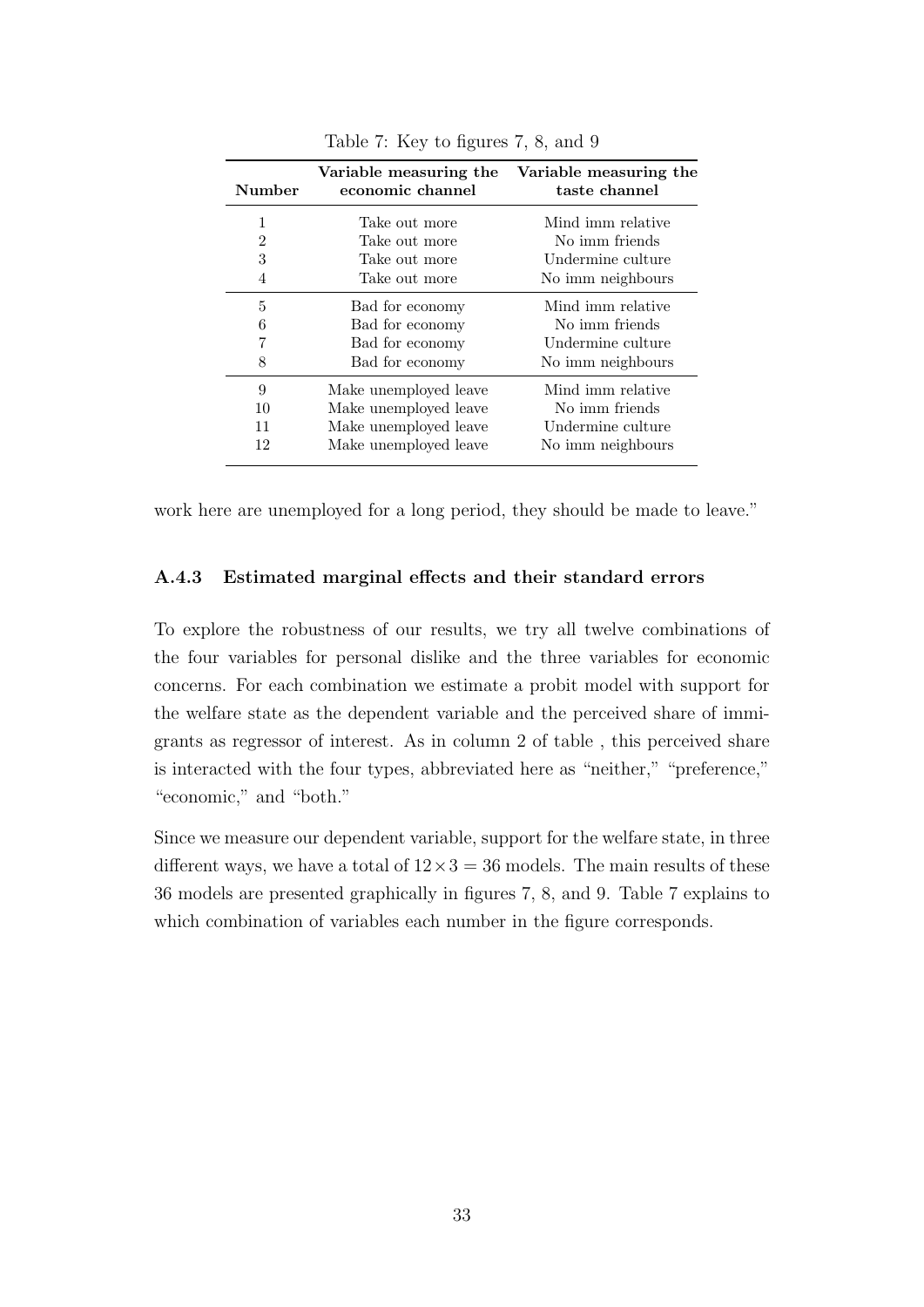

Figure 7: Dependent variable: equal opportunities



Figure 8: Dependent variable: reduce income differences